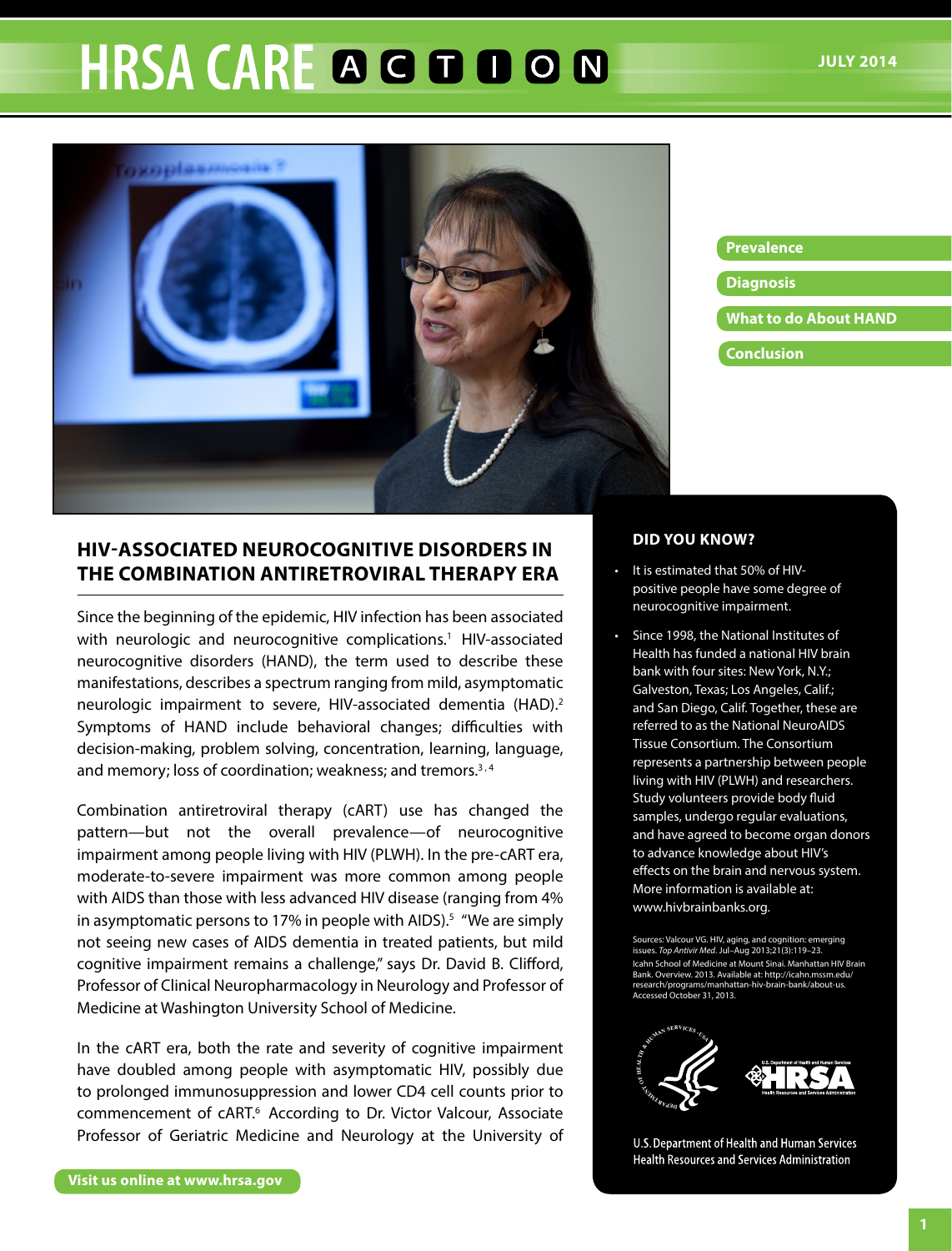## **DIRECTOR'S NOTES**

Highly active antiretroviral therapy (HAART) has dramatically decreased incidence of HIV-associated dementia (HAD), the most severe form of HIV-associated neurocognitive disorder (HAND). As people living with HIV (PLWH) age, they become more vulnerable to HAND, although it can also occur in younger people too. HAART can stop progression of HAND, but does not prevent it; 50% of PLWH are affected, although most cases are mild to moderate.

Screening for HAND is an important part of total HIV care, especially for patients with a low CD4 cell nadir, and poor immunologic or virologic response to treatment. We are dedicated to assisting PLWH meet their needs and arming providers with resources to do so. As such, we have included links to simple screening tools to assess patients for HAND, as well as a review of management strategies for HAND in this issue of *HRSA CAREAction*.

Clinicians can help PLWH to prevent, delay, or mitigate HAND by encouraging adherence to HAART, a healthy diet, exercise, smoking cessation, and by managing comorbidities known to promote or worsen HAND (e.g., type 2 diabetes, cardiovascular disease, substance abuse, psychiatric disorders, and hepatitis C coinfection). Cognitive rehabilitation—using alarms and reminders to support adherence and computerized training programs to improve attention, memory, logic, visual and motor skills—has demonstrated some success against HAND.

While there is currently no cure for HAND, there have been strides in this field. We remain dedicated to addressing the mental health needs of Ryan White HIV/AIDS Program patients, and increasing awareness of HAND is just one more way we continue to do so.

Laura W. Cheever Associate Administrator for HIV/AIDS, HRSA

#### *HRSA CAREAction*

#### **Publisher**

U.S. Department of Health and Human Services Health Resources and Services Administration, HIV/AIDS Bureau 5600 Fishers Lane, Room 7–05 Rockville, MD 20857 Telephone: 301.443.1993

Prepared for HRSA/HAB by Impact Marketing + Communications

#### **Photographs**

Cover: Clinical staff member at Northwest AIDS Education and Training Center

Copies are available to be downloaded at<www.hab.hrsa.gov>.

This publication lists non-Federal resources to provide additional information to consumers. The views and content in those resources have not been formally approved by the U.S. Department of Health and Human Services (HHS). Listing of the resources is not an endorsement by HHS or its components.

California, San Francisco, "Cognitive impairment is quite frequent in HIV. If you test 100 people, about 50% of them will test below what we expect, yet only a quarter or a third of them will have symptoms."

In the pre-cART era, patients with the more serious form of HAND—HIV-associated dementia, or HAD—progressed rapidly and their prognosis was poor. Fortunately, cART use has decreased the incidence of HAD (from 15% to 2%), and dramatically extended median survival among people with this condition, from five months to four years.7–10 Impairment in motor skills, verbal fluency, and cognitive speed were common in the pre-cART era; nowadays, HAND appears more similar to Alzheimer's disease.<sup>11</sup> "Save for very rare viral escape in the central nervous system, HIVdriven brain disease, like HIV-associated dementia, is hardly ever seen on effective ARV," says Dr. Clifford, "It has essentially been cured by cART."

Nonetheless, even in the cART era, PLWH are still vulnerable to neurological complications, even when HIV is undetectable.<sup>12-14</sup> Researchers have reported that the presence of inflammatory markers—rather than the HIV RNA or CD4 cell count—are associated with HAND in people on cART.15 In fact, immunologic recovery and virologic suppression have been associated with increased abnormalities in white and gray matter, which supports the role of neuroinflammation as a cause of HAND.16

### **Prevalence of HAND**

It is estimated that at least 50% of HIV-positive people have some degree of neurocognitive impairment.17–19 An estimated 33% of HIV-positive people experience mild neurocognitive impairment.<sup>20</sup> The most common presentations of HAND are impaired memory and executive function (the ability to remember details, make plans, organize, focus, manage time, and control behavior). But even in mild cases, HAND may cause reallife consequences, such as poor adherence to HIV treatment and difficulty with everyday functioning (e.g., shopping, cooking, driving, multitasking and financial management).<sup>21-27</sup>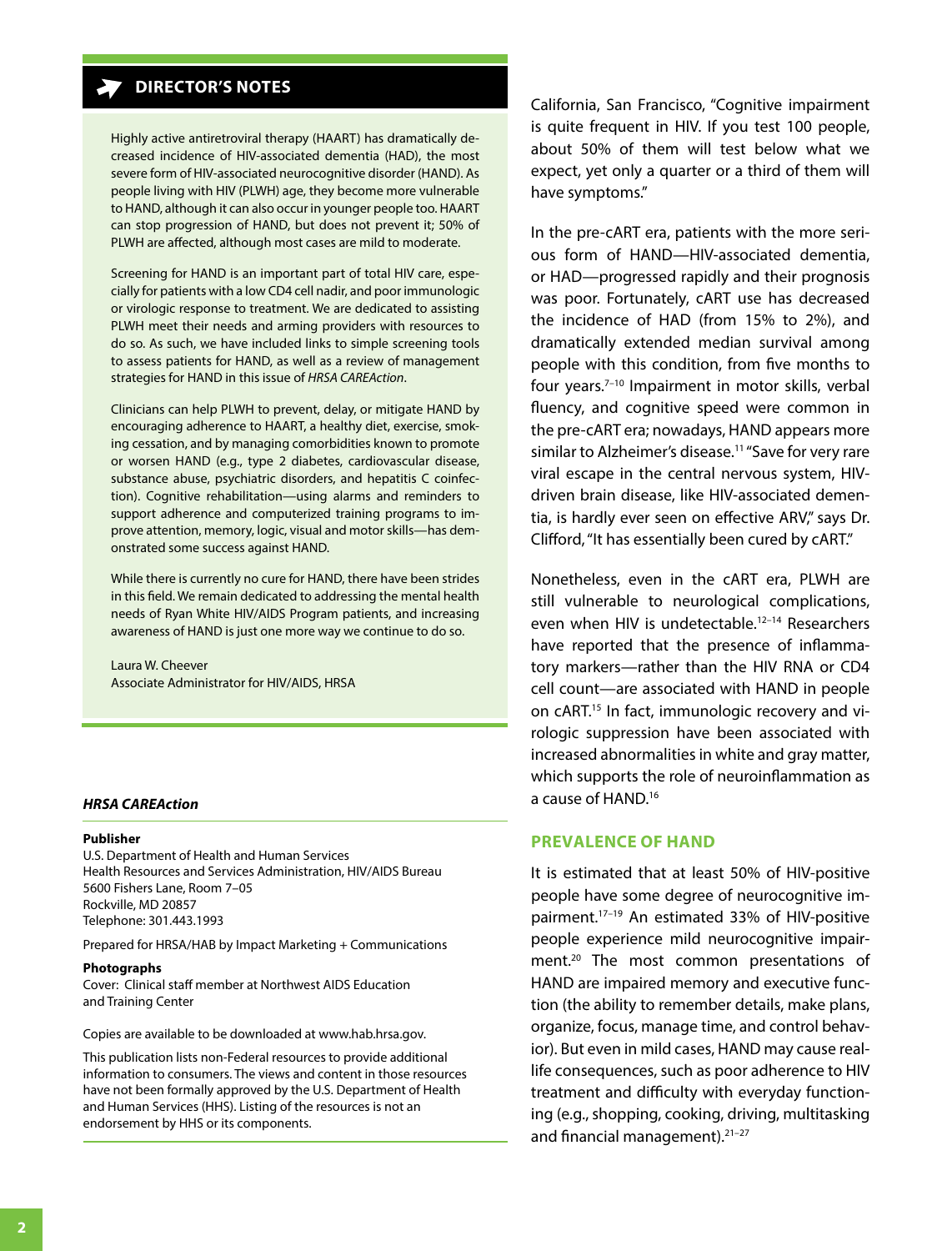## **Table 1. HAND: Types and Description**

| CHICHA IVI IIIV-ASSUCIALED INEDIVIUDICAL DISULUEI S (HAIND) |                                                               |  |  |  |
|-------------------------------------------------------------|---------------------------------------------------------------|--|--|--|
| <b>TYPE</b>                                                 | <b>DESCRIPTION</b>                                            |  |  |  |
| HIV-Associated Dementia (HAD)                               | Marked cognitive impairment with marked functional impairment |  |  |  |
| Mild Neurocognitive Disorder (MND)                          | Cognitive impairment with mild functional impairment          |  |  |  |
| Asymptomatic Neuropsychological Impairment (ANI)            | Impairment in two or more cognitive abilities                 |  |  |  |
|                                                             |                                                               |  |  |  |

**Criteria for HIV-Associated Neurological Disorders (HAND)**

Source: Antinori A, Arendt G, Becker JT, et al. Updated research nosology for HIV-associated neurocognitive disorders. *Neurology*. Oct 30, 2007, 69(18):1789–99.

Fortunately, progression from the milder forms of HAND to severe impairment is rare; in fact, most people with mild HAND remain stable or improve after starting cART. 28–31

## As Dr. Valcour explains,

Most of the patients that I see over time have mild to moderate impairment. My patients are often very worried about what will come of this; they worry that they will have the kind of progression that people with Alzheimer's have. In general, most don't tend to progress; instead, I often see that people fluctuate within a steady state. Patients who have had symptoms for 5 or 10 years have good days and bad days, good months and bad months. I don't think we can entirely cure this now, but it doesn't tend to be relentlessly progressive in most of the patients I've seen.

Dr. Clifford agrees, "The majority of our patients are not getting progressively worse. When they are taking care of their HIV, our patients are doing quite well; they don't seem to be progressing faster than HIV-negative people."

Although HAND is associated with aging, it has also been reported in children, adolescents, and young adults. In the United States, where more than a third of new HIV infections occur among young people, a recent survey reported HAND in 67% of treatment-naive youth (18 to 24 years of age).<sup>32</sup> Neurocognitive impairment has been found in treatment-naive HIV-positive children aged 6 to 12, despite high CD4 cell counts (>350 cells/mm<sup>3</sup>).<sup>33</sup> Neurocognitive impairment and white matter abnormalities are common among HIV-infected children, regardless of cART use, although neurocognitive benefits of cART have been demonstrated in perinatally infected children.34,35

## *What Causes HAND?*

Many factors can cause or worsen HAND, including HIV itself. Shortly after infection, HIV enters the brain and the central nervous system; this is called neuroinvasion.36–38 Certain types of white blood cells (macrophages and monocytes) carry the virus throughout the body, including into the central nervous system and the brain, causing inflammation and persistent infection.<sup>39, 40</sup> Infected macrophages and monocytes pass HIV into microglia (immune cells found only in the brain) and astrocytes (star-shaped cells found in the brain and spinal cord); when these cells are activated in response to HIV, they release neurotoxins that are harmful to brain tissue. $41, 42$ 

Although HAND is seen more frequently in people with AIDS, it also occurs in people with asymptomatic HIV and has been reported in people with recent HIV infection.43,44 But the risk of neurologic complication is higher among people with a low CD4 cell nadir (<200 cells/ mm<sup>3</sup>), even after initiation of and response to cART. 45,46

HIV is not the only cause of cognitive impairment. Opportunistic infections, inflammatory immune reconstitution syndrome, and other comorbidities that are more prevalent among PLWH than their HIV-negative counterparts (hepatitis C virus [HCV] coinfection, cardiovascular disease, type 2 diabetes, certain cancers, and syphilis) have been implicated in HAND. In addition, aging, antiretroviral drug toxicity, and long-term, heavy illicit drug and alcohol use are potential contributing factors in HAND. 47–58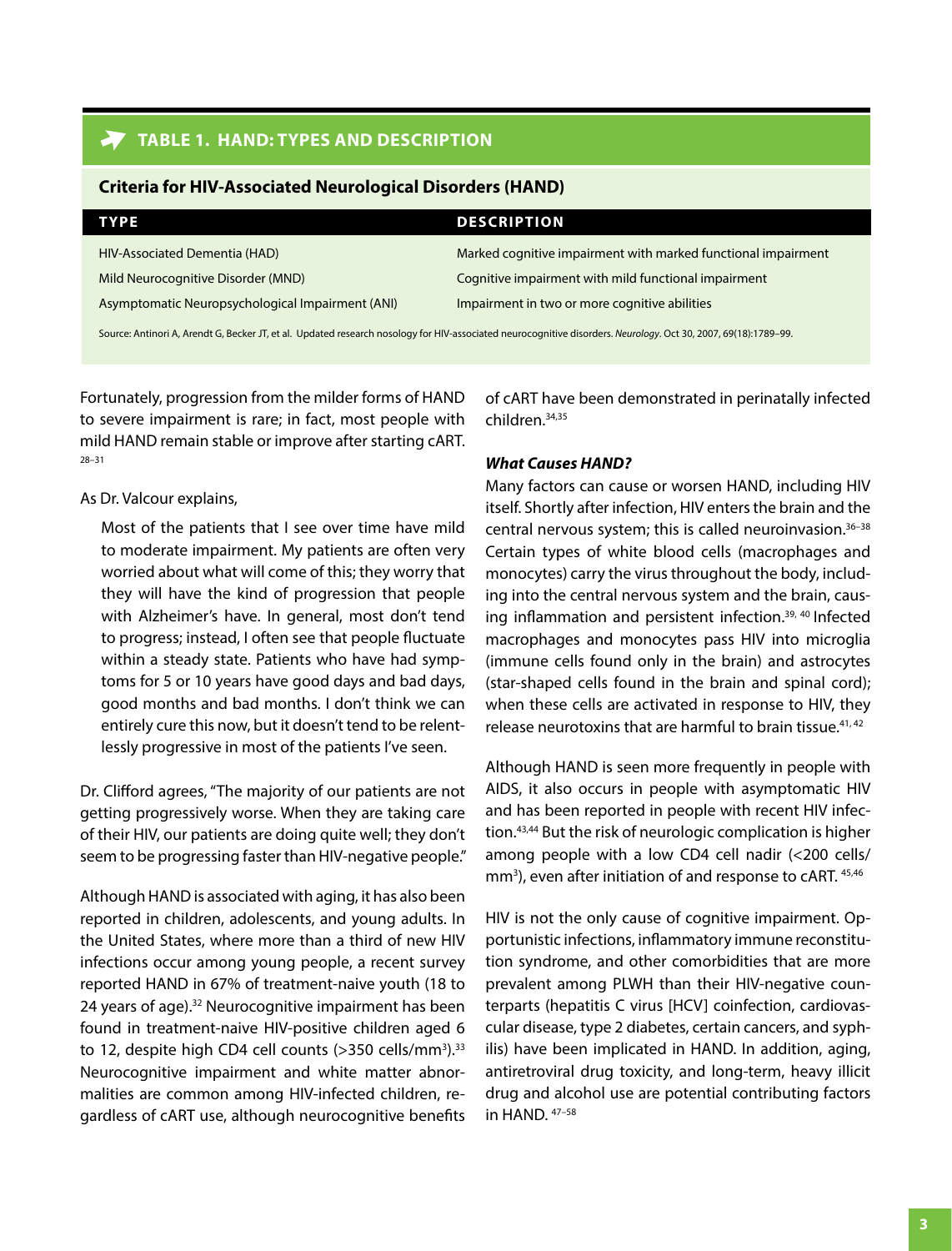**Table 2. Causes of, and Potential Contributors to, Neurological Impairment in HIV Patients \***

| <b>HIV-RELATED</b>                                                                                     | <b>VIRAL</b>                     | <b>METABOLIC</b>                                     | <b>LIFESTYLE</b>                                | <b>AGING</b>               |  |  |  |  |
|--------------------------------------------------------------------------------------------------------|----------------------------------|------------------------------------------------------|-------------------------------------------------|----------------------------|--|--|--|--|
| INFLAMMATION                                                                                           |                                  |                                                      |                                                 |                            |  |  |  |  |
| ⇩                                                                                                      | ⇩                                | ⇩                                                    | ⇩                                               | ⇩                          |  |  |  |  |
| Low CD4 cell nadir                                                                                     | Hepatitis C virus<br>coinfection | History of, or risk<br>for cardiovascular<br>disease | Heavy, long-term use of drugs<br>and/or alcohol | Neurodegenerative disease  |  |  |  |  |
| Inflammatory Immune<br>Reconstitution<br>Syndrome                                                      | Polyomavirus JC<br>(JC virus)    | Insulin resistance/<br>type 2 diabetes               | Injection drug use (IDU)                        | Polypharmacy/drug toxicity |  |  |  |  |
| Poor cART adherence                                                                                    | Cytomegalovirus                  | Dyslipidemia                                         | Sedentary lifestyle                             |                            |  |  |  |  |
| Opportunistic<br>infections; certain<br>cancers, past syphillis                                        |                                  |                                                      | High BMI/unhealthy diet                         |                            |  |  |  |  |
| ART-associated toxicities<br>(central nervous system<br>toxicity, dyslipidemia,<br>insulin resistance) |                                  |                                                      | Smoking                                         |                            |  |  |  |  |
| *Many of these factors foster neuroinflammation and can cause or worsen neurocognitive impairment.     |                                  |                                                      |                                                 |                            |  |  |  |  |

#### *HIV and Aging: HAND in HAND?*

The risk for neurodegenerative diseases increases with age.<sup>59</sup> By 2020, 50% of PLWH in the United States will be over 50 years old. Older HIV-positive people may be longterm survivors or newly infected; in 2010, the Centers for Disease Control and Prevention (CDC) reported that 5% of all new HIV infections occurred in people aged 55 and over.<sup>60</sup> Older adults are often diagnosed later, since they are often not perceived to be at high risk; delayed initiation of cART, lower CD4 nadir, and blunted immune response increase the risk for HAND.

The risk factors for Alzheimer's disease in elderly people—immune dysfunction, inflammation, and hyperlipidemia—are also associated with HIV. Comorbidities that become more common as people age—metabolic disorders, and cardiovascular and cerebrovascular disease are also associated with neurocognitive impairment. Cumulative toxicity from certain antiretroviral agents may contribute to, or increase the risk of HAND among long-term survivors as they age.<sup>61</sup> In fact, HAND is almost twice as prevalent among HIV-positive people over 50 years of age than their younger counterparts, and they are three times more likely to experience HIV-associated dementia.<sup>62</sup>

Although age-related comorbidities may complicate adherence to cART, older patients are usually more adherent than those under 50 years of age—unless they are experiencing neurocognitive impairment.<sup>63-66</sup> HANDassociated poor adherence could result in a vicious cycle that may limit the benefits of cART among older people by worsening neurocognitive impairment.

The complexity of cART regimens varies, according to the number of medications, actual pill count, dosing schedule, and special instructions (such as food requirements). Treatment simplification may improve cART adherence, especially for older people who are likely to be taking other medications.

Use of five or more drugs for various comorbid conditions—known as polypharmacy—is common among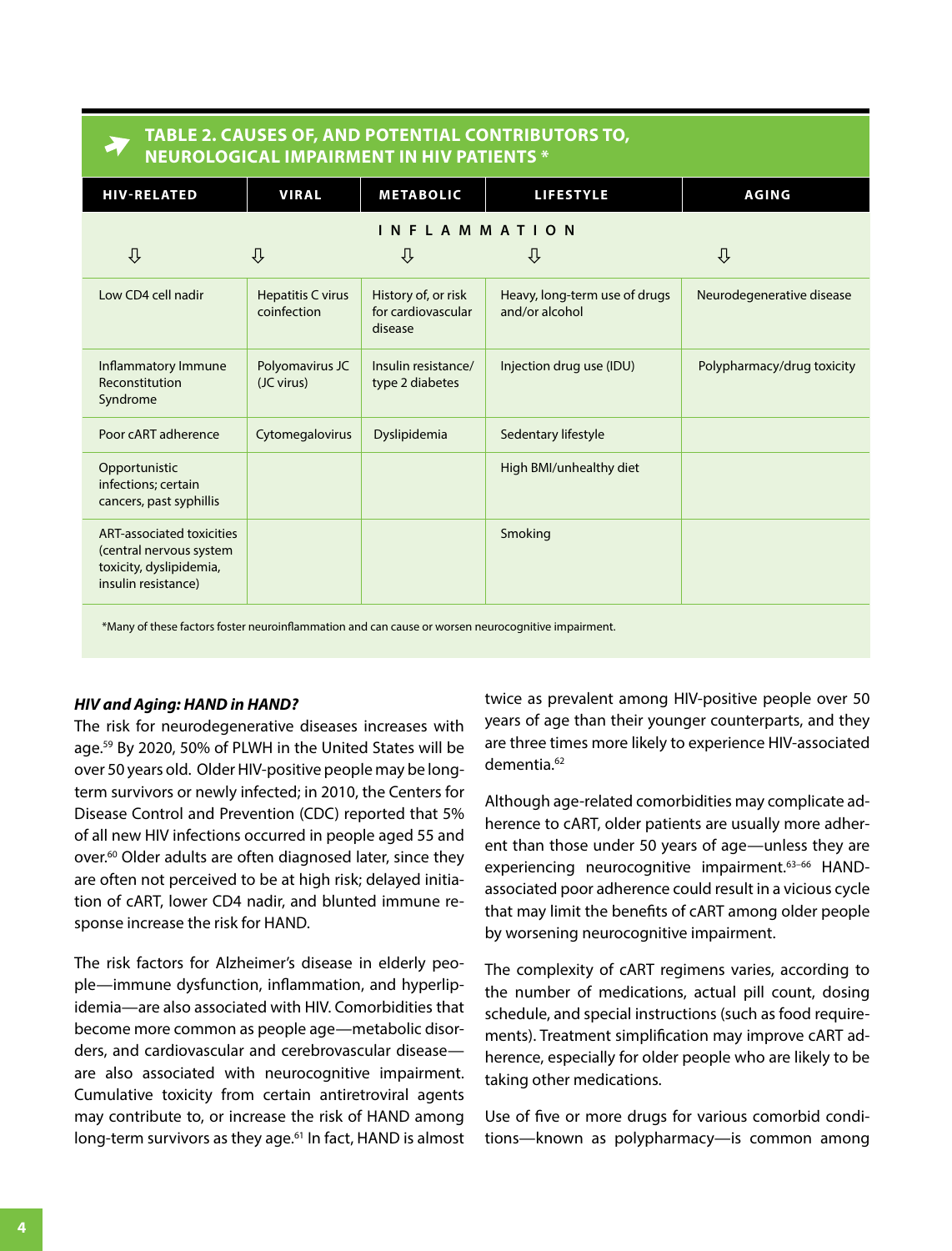HIV-positive people as they age; 55% of people over 50 years of age are on at least five medications.<sup>67</sup> Polypharmacy can have a negative impact on adherence, and increases the risk of drug-drug interactions that may lower the effectiveness of cART or worsen drug toxicity.<sup>68</sup>

Late diagnosis and untreated HIV increase the risk for opportunistic infections, particularly in people with advanced immunosuppression. Fortunately, cART has decreased the incidence of and mortality from several of the opportunistic infections known to cause HAND: progressive multifocal leucoencephalopathy, HIV encephalopathy, cytomegalovirus, and primary central nervous system lymphoma.<sup>69-72</sup>

Delaying cART initiation also increases the risk for inflammatory immune reconstitution syndrome. Usually, this syndrome occurs in people with advanced immunosuppression (CD4 cell count of <50 cells/mm<sup>3</sup>), most frequently within months of starting, re-starting, or switching cART. After the immune system begins to recover, it may mount a fierce response to pathogens.<sup>73</sup> Sometimes, inflammatory immune reconstitution syndrome manifests in the nervous system. Although this can occur in the absence of any pathogen, it is usually a response to tuberculosis; progressive multifocal leucoencephalopathy; toxoplasmic encephalitis; cryptococcal meningitis; or cytomegalovirus.<sup>74-77</sup> Inflammatory immune reconstitution syndrome is usually manageable, but it can be life threatening, depending on cause and severity.

#### **Diagnosing HAND**

"Unfortunately," says Dr. Scott Letendre, Professor of Medicine at University of California, San Diego, "there does not seem to be any single test that performs well in all clinical settings. If you find a test that has been reported to work well in your setting, try it; if it isn't working, change it. The European AIDS Clinical Society Guidelines include three questions that seem to work well."

Clinicians must rule out—or identify—other factors that may be causing or worsening HAND, such as opportunistic infections and neurodegenerative disease. Milder forms of HAND can be tricky for clinicians to diagnose because patients do not always notice subtle changes in their own mental status or are unable to monitor or recognize problems with cognition. <sup>78</sup>

## **Questions from the European AIDS Clinical Society**

- ▶ Do you experience frequent memory loss (e.g., do you forget the occurrence of special events, even the more recent ones, appointments, etc.)?
- ▶ Do you feel that you are slower when reasoning, planning activities, or solving problems?

▶ Do you have difficulties paying attention (e.g., to a conversation, book, or movie)?

For each question, answers could be: a) never, b) hardly ever, or c) yes, definitely. HIV-positive persons are considered to have an "abnormal" result when answering "yes, definitely" on at least one question.

Source: European AIDS Clinical Society, Guidelines Version 7.0. October 2013. Available at: www.eacsociety.org/Portals/0/Guidelines\_Online\_131014.pdf. Accessed February 2, 2014.

At present, only clinical criteria and neuropsychiatric testing are used to diagnose HAND; no single laboratory test or biomarker has been established.79,80 Experts in the field have practical ideas about screening for HAND.

"There's really not a great test right now that can be done in a reasonable amount of time in a clinical setting; the dementia scales are good, but not for milder impairment—95% of what we see are milder cases,"says Dr. Victor Valcour, who recommends asking patients if they are having symptoms, but cautions that this can be tricky, since "most people with mild impairment don't have symptoms."

Testing for asymptomatic neuropsychological impairment and mild neurocognitive impairment is usually available in research settings. A 1990 workshop held by the National Institute of Mental Health recommended an extensive (7- to 9-hour) or brief (1- to 2-hour) battery of tests to assess neurocognitive impairment in HIVpositive, asymptomatic persons.<sup>81</sup> Since then, researchers have worked to find brief screening instruments tests that are easy to administer and interpret, and yield results comparable to a comprehensive battery of neuropsychological tests.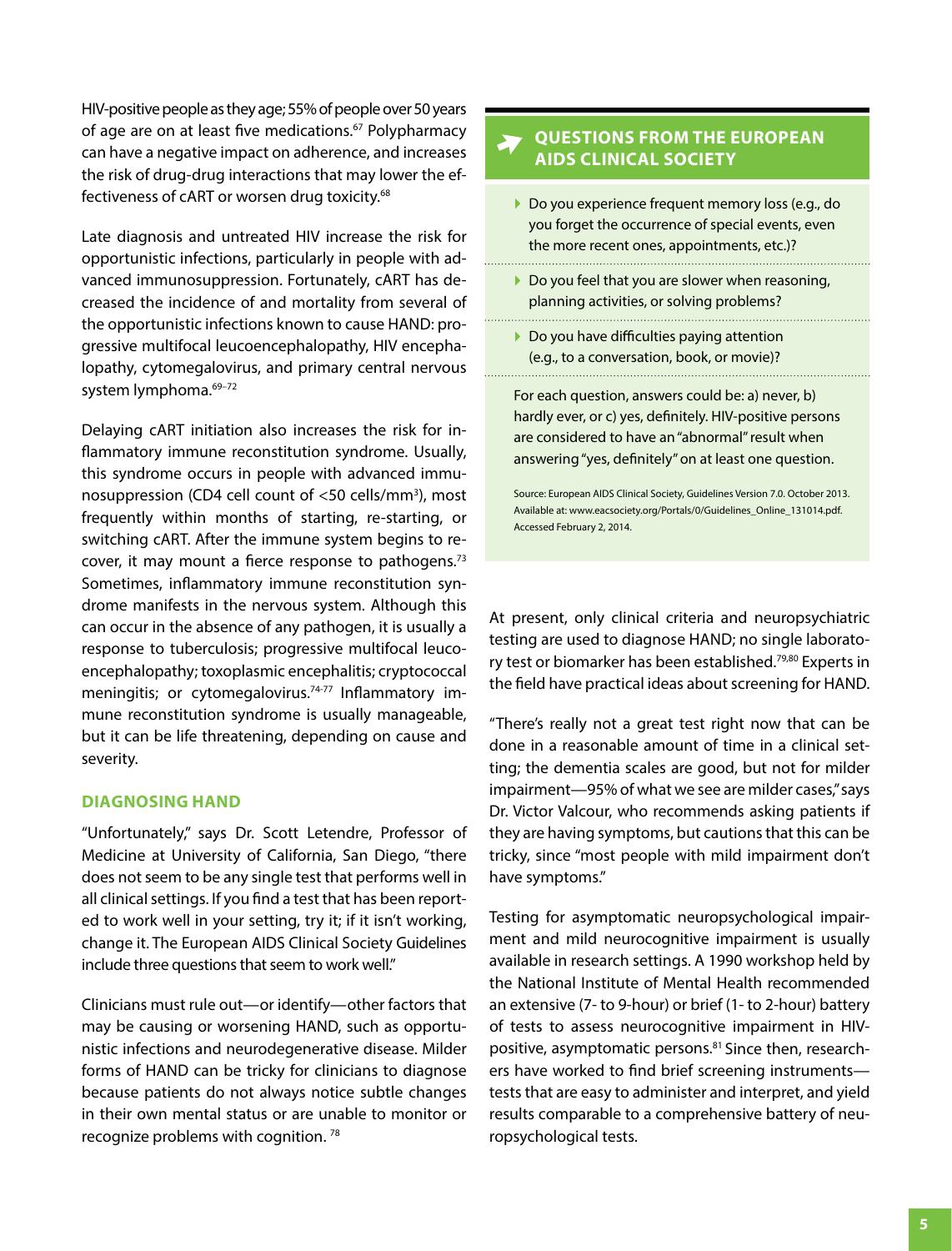## **HRSA AND HAND**

The Health Resources and Services Administration (HRSA) has worked hard over the years to address HAND so that providers may be armed with the tools they need. Through newsletters like this one, along with the *Guide for HIV/AIDS Clinical Care*, which includes chapters on neurocognitive disorders (http://hab.hrsa.gov/ deliverhivaidscare/clinicalguide11), grantees and providers alike have the information they need to best diagnose—and treat—their patients. Mental health screenings are part of HRSA's HIV/AIDS Bureau (HAB) performance measures and an associated mental health newsletter to complement this piece is forthcoming.

Dr. Clifford believes in taking a medical history from his patients "… more than anything else. The simple screening exams are not very sensitive, and don't always pick up a small amount of cognitive impairment. If patients have persistent viral load control and a high CD4 count, I ask people directly about their memory, if they are having trouble remembering appointments and taking care of their finances."

A combination of simple, paper-based tests has been used to screen for mild neurocognitive impairment, although the tests are not always reliable. In clinical settings, simple tests are used for screening and to diagnose mild-to-moderate neurologic impairment and severe neurologic impairment.

#### *Who, When, and How Often to Screen*

Although screening for HAND is an important part of HIV care, it is not always clear who should be screened and how often to perform screening. The Mind Exchange Working Group has developed guidance for assessing, diagnosing, and treating HAND; screening for HAND is recommended every 6–12 months in higher risk patients, and every 12–24 months in lower risk patients; immediate screening is recommended at initiation of cART, upon diagnosis with a psychiatric disorder, or if a patient's health has deteriorated.<sup>82</sup>

"Screen right away," advises Dr. Letendre. "Everyone should be screened when they come to the clinic, especially if they are not on therapy. We want to know if someone has HAND before they begin HIV treatment. It is worthwhile knowing who has problems, since they may resolve with treatment, or inform the choice of treatment. Be willing to refer patients to a neurologist or psychiatrist for an expert opinion," Letendre says, adding that screening for neurocognitive impairment should be performed every 1 to 2 years, and "at critical time points [such as] if immune suppression is progressing, or if patients develop an opportunistic infection."

Dr. Clifford suggests, "The people to watch closely are those who have a low CD4 cell nadir; a persistently low CD4 cell count; who don't get a good CD4 response from treatment; people who have inconsistent viral load control—and are blipping—they may be at greater risk for HAND," advised Dr. Clifford. "If there is symptomatic new brain disease, do a workup that includes an MRI brain scan and lumbar puncture."

## **What to Do About HAND**

*"Optimal HIV control is critical for the best brain performance."* — Dr. David Clifford

## *cART*

Although several approaches are being studied, initiation of and adherence to cART are the most successful interventions to prevent, delay, or improve HAND.83,84 The brain is known to be a reservoir for HIV, even in the context of effective cART.<sup>85,86</sup> Researchers have found HIV DNA in peripheral blood (despite undetectable HIV RNA after more than a year of cART) and linked it with decreases in brain gray matter.87 Antiretroviral agents with activity against HIV-infected macrophages may prevent or improve HAND, since these cells deliver HIV to the brain.<sup>88</sup>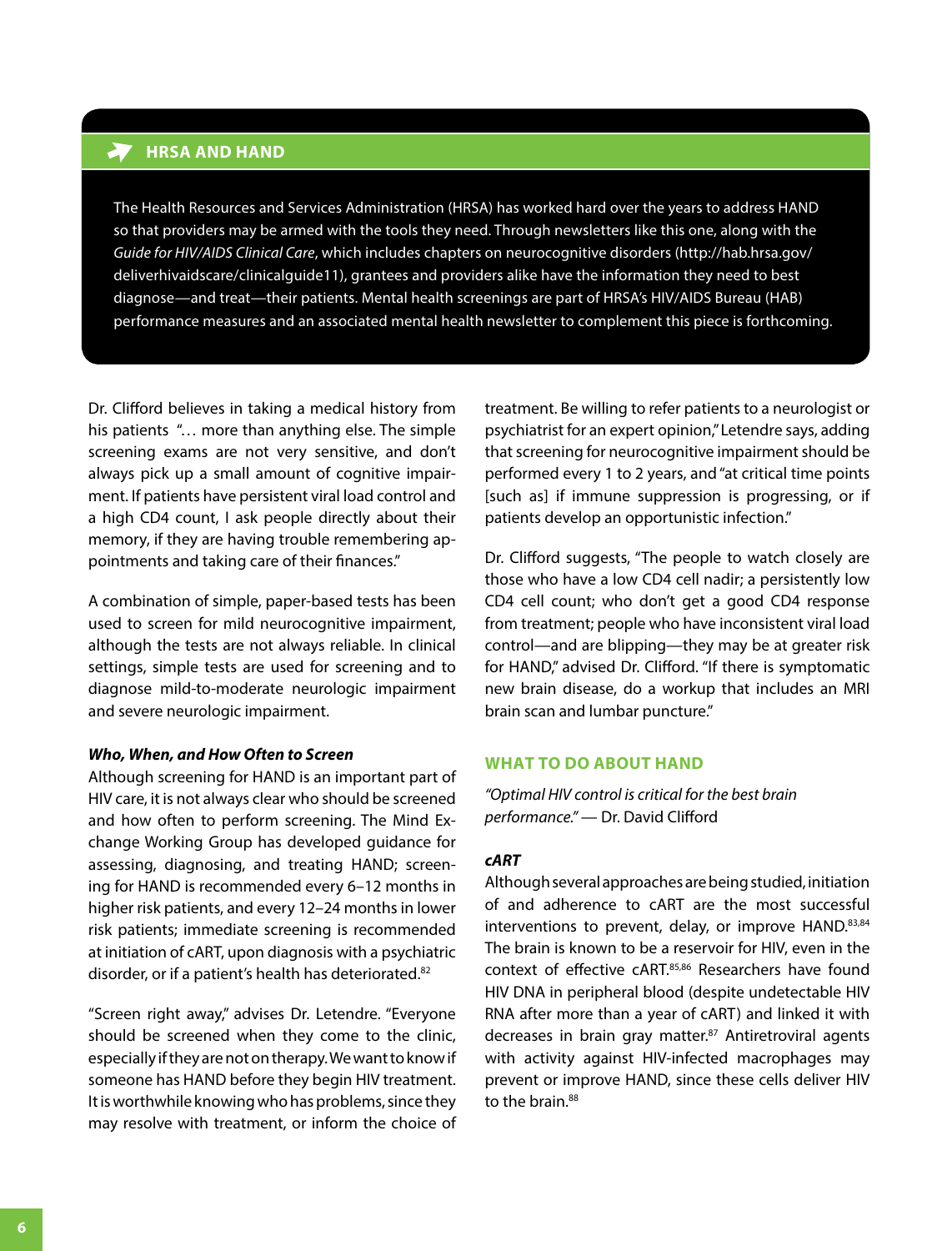## **Table 3. Criteria for HIV-Associated Neurocognitive Disorder**

#### **HIV-Associated Asymptomatic Neurocognitive Impairment (ANI)**

- • Acquired impairment in cognitive functioning, involving at least two ability domains, documented by performance of at least 1 SD below the mean for age-education-appropriate norms on standardized neuropsychological tests. The neuropsychological assessment must survey at least the following abilities: verbal/language; attention/working memory; abstraction/executive; memory (learning; recall); speed of information processing; sensory-perceptual, motor skills.
- • The cognitive impairment does not interfere with everyday functioning.
- The cognitive impairment does not meet criteria for delirium or dementia.
- There is no evidence of another preexisting cause for the ANI.

### **Mild Neurocognitive Disorder (MND)**

- • Acquired impairment in cognitive functioning, involving at least two ability domains, documented by performance of at least 1 SD below the mean for age/education-appropriate norms on standardized neuropsychological tests. The neuropsychological assessment must survey at least the following abilities: verbal/language, attention/working memory, abstraction/executive, memory (learning and recall), speed of information processing, sensory–perceptual and motor skills.
- • The cognitive impairment produces at least mild interference in daily functioning (at least one of the following):
	- • Self-report of reduced mental acuity, inefficiency in work, homemaking or social functioning
	- • Observation by knowledgeable others that the individual has undergone at least mild decline in mental acuity with resultant inefficiency in work, homemaking, or social functioning
- The cognitive impairment does not meet criteria for delirium or dementia.
- • There is no evidence of another pre-existing cause for the mild neurocognitive disorder. If the individual with suspected mild neurocognitive disorder also satisfies criteria for a severe episode of major depression with significant functional limitations or psychotic features, or substance dependence, the diagnosis of mild neurocognitive disorder should be deferred to a subsequent examination conducted at a time when the major depression has remitted or at least 1 month after cessation of substance use.

#### **HIV-Associated Dementia (HAD)**

- • Marked acquired impairment in cognitive functioning, involving at least two ability domains; typically the impairment is in multiple domains, especially in the learning of new information, slowed information processing and defective attention/concentration. The cognitive impairment must be ascertained by neuropsychological testing with at least two domains being 2 standard deviations or greater below that of demographically corrected means.
- • The cognitive impairment produces marked interference with day-to-day functioning (work, home life and social activities).
- The pattern of cognitive impairment does not meet criteria for delirium.
- There is no evidence of another, pre-existing cause for the dementia (e.g., other CNS infection, CNS neoplasm, cerebrovascular disease, pre-existing neurologic disease or severe substance abuse compatible with CNS disorder).

Sources: U.S. Department of Health and Human Services, Health Resources and Services Administration, *Guide for HIV/AIDS Clinical Care* – 2014 Edition. Rockville, MD: U.S. Department of Health and Human Services, 2014.

Adapted from Antinori A, Arendt G, Becker JT, et al. Updated research nosology for HIV-associated neurocognitive disorders. *Neurology*. 2007 Oct 30;69(18):1789-99.

Sometimes, high levels of HIV RNA can be detected in the central nervous system even when cART has suppressed HIV to very low or undetectable levels in the blood stream; this is known as "central nervous system (or CNS) escape." Researchers are studying the relationship between the degree of central nervous system penetration in cART and improvement of neurocognitive function. They devised a central nervous

system penetration-effectiveness (CPE) index to classify antiretroviral agents according to their ability to cross the blood-brain barrier. The scoring is based on the properties of individual drugs, their concentration in cerebrospinal fluid, and/or their effectiveness in clinical studies. Regimens with higher CPE scores are more likely to fully suppress HIV in the central nervous system.<sup>89,90</sup>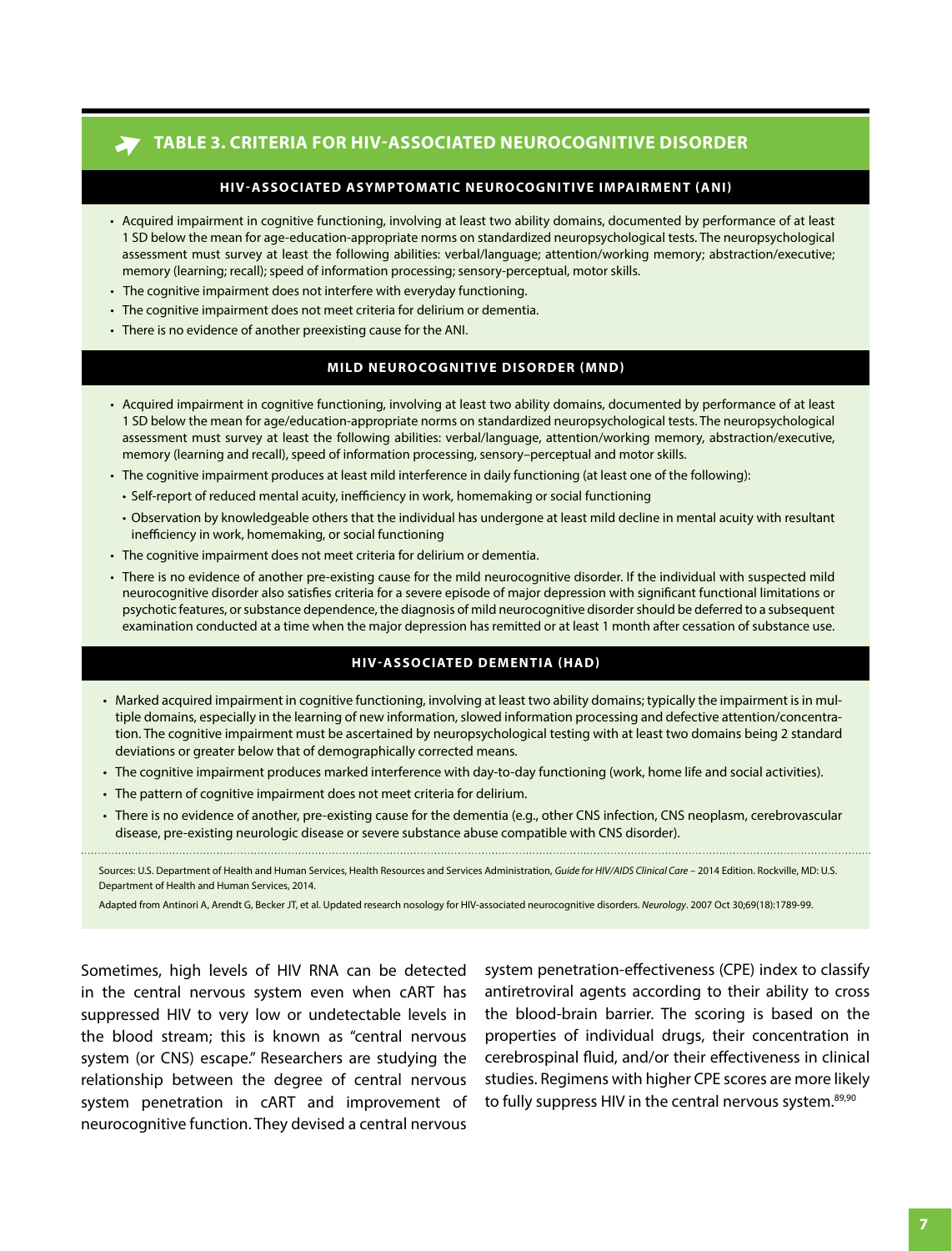| <b>SOURCE</b>                                                                                                                                                  | <b>INITIAL ASSESSMENT</b>                                                                                                                                                                                                                                                                                                                                                                                                                                                                                                                                                                                                                                                        |
|----------------------------------------------------------------------------------------------------------------------------------------------------------------|----------------------------------------------------------------------------------------------------------------------------------------------------------------------------------------------------------------------------------------------------------------------------------------------------------------------------------------------------------------------------------------------------------------------------------------------------------------------------------------------------------------------------------------------------------------------------------------------------------------------------------------------------------------------------------|
| Guide for HIV/AIDS<br>Clinical Care (HRSA)                                                                                                                     | • Mental status, including orientation, registration, recent and remote memory,<br>and ability to calculate (serial subtraction)<br>• Cranial nerves<br>• Peripheral sensory examination, including pinprick, temperature, and vibratory stimuli<br>• Extremity strength and gait to discern myopathy, neuropathy, and cerebellar disease<br>• Fine motor skills such as rapid alternating movements (often abnormal in dementia)<br>• Deep tendon and plantar reflexes.                                                                                                                                                                                                         |
| Primary Care Guidelines for the<br>Management of Persons Infected<br>With HIV (HIV Medicine Associa-<br>tion of the Infectious Diseases<br>Society of America) | Review neurologic and psychiatric symptoms: " persistent and severe headaches,<br>memory loss, loss of concentration, depression, apathy, anxiety, mania, mood swings,<br>lower extremity paresthesia, pain or numbness, paralysis or weakness, cognitive<br>difficulties, dizziness, seizures, sleep disorders. Neurology and/or neuropsychology<br>referral for assessment of neurocognitive disorders, dementia, and focal neuropathies<br>may be indicated."                                                                                                                                                                                                                 |
| Mind Exchange Working Group                                                                                                                                    | " all HIV patients should be screened for HAND early in disease using standardized<br>tools. Follow-up frequency depends on whether HAND is already present or whether<br>clinical data suggest risk for developing HAND.                                                                                                                                                                                                                                                                                                                                                                                                                                                        |
|                                                                                                                                                                | Since neuropsychological resources are limited in many clinical settings, a<br>presumptive clinical diagnosis of HAND could be based on symptom questionnaires,<br>screening tools, functional assessments, and limited neurospychological testing.<br>Patients with particular characteristics could then be targeted for full assessments<br>(thorough medical and developmental history, assessment of current and past<br>alcohol and substance abuse or dependence, assessment of depression, anxiety, and<br>post-traumatic stress disorder); a neurological exam, laboratory studies, analysis of<br>cerebral spinal fluid, MRI, and assessment of functional impairment. |

## **table 4. Initial Assessment for HAND: What Guidelines Recommend**

Sources: U.S. Department of Health and Human Services, Health Resources and Services Administration, *Guide for HIV/AIDS Clinical Care* – 2014 Edition. Rockville, MD: U.S. Department of Health and Human Services, 2014.

Aberg JA, Gallant JE, Ghanem KG, Emmanuel P, Zingman BS, Horberg MA. Primary care guidelines for the management of persons infected with HIV: 2013 update by the HIV Medicine Association of the Infectious Diseases Society of America. *Clin Infect Dis*. 2014 Jan;58(1):1–10. doi: 10.1093/cid/cit757. Available at: http://cid.oxfordjournals.org/ [content/early/2013/11/12/cid.cit665.full?sid=b0ca64ea-960e-45ca-aa17-158c48cca6c9](http://cid.oxfordjournals.org/content/early/2013/11/12/cid.cit665.full?sid=b0ca64ea-960e-45ca-aa17-158c48cca6c9) Accessed January 31, 2014.

Mind Exchange Working Group. Assessment, diagnosis, and treatment of HIV-associated neurocognitive disorder: a consensus report of the mind exchange program. *Clin Infect Dis*. 2013 Apr;56(7):1004–17. Available at: www.ncbi.nlm.nih.gov/pubmed/23175555. Accessed October 31, 2013.

Although regimens with a high CPE score (see Table 5) may improve neurocognitive function, this remains controversial; the usual selection criteria for cART is often related to more practical concerns, such as pill burden, dosing schedule, and side effect profile. Antiretroviral agents themselves can have side effects, despite their lifesaving benefits: Efavirenz, for example, is associated with central nervous system side effects.<sup>91,92</sup> "Data support the underlying principle that some ARVs are better than others for the nervous system, even if the CPE is not the best way to describe the effect," explains Dr.

Letendre, adding "Of course toxicity must be considered: No one believed that efavirenz could have long-term toxicity, but it is increasingly clear that long-term toxicity from efavirenz does occur."

Dr. Clifford cautions, "At this point we're not in a position to say more than CPE was a hypothesis for people to consider in revision of therapies. Having people on effective therapy that they can tolerate and take is very important—it overrides any other characteristics of their regimen, in my opinion."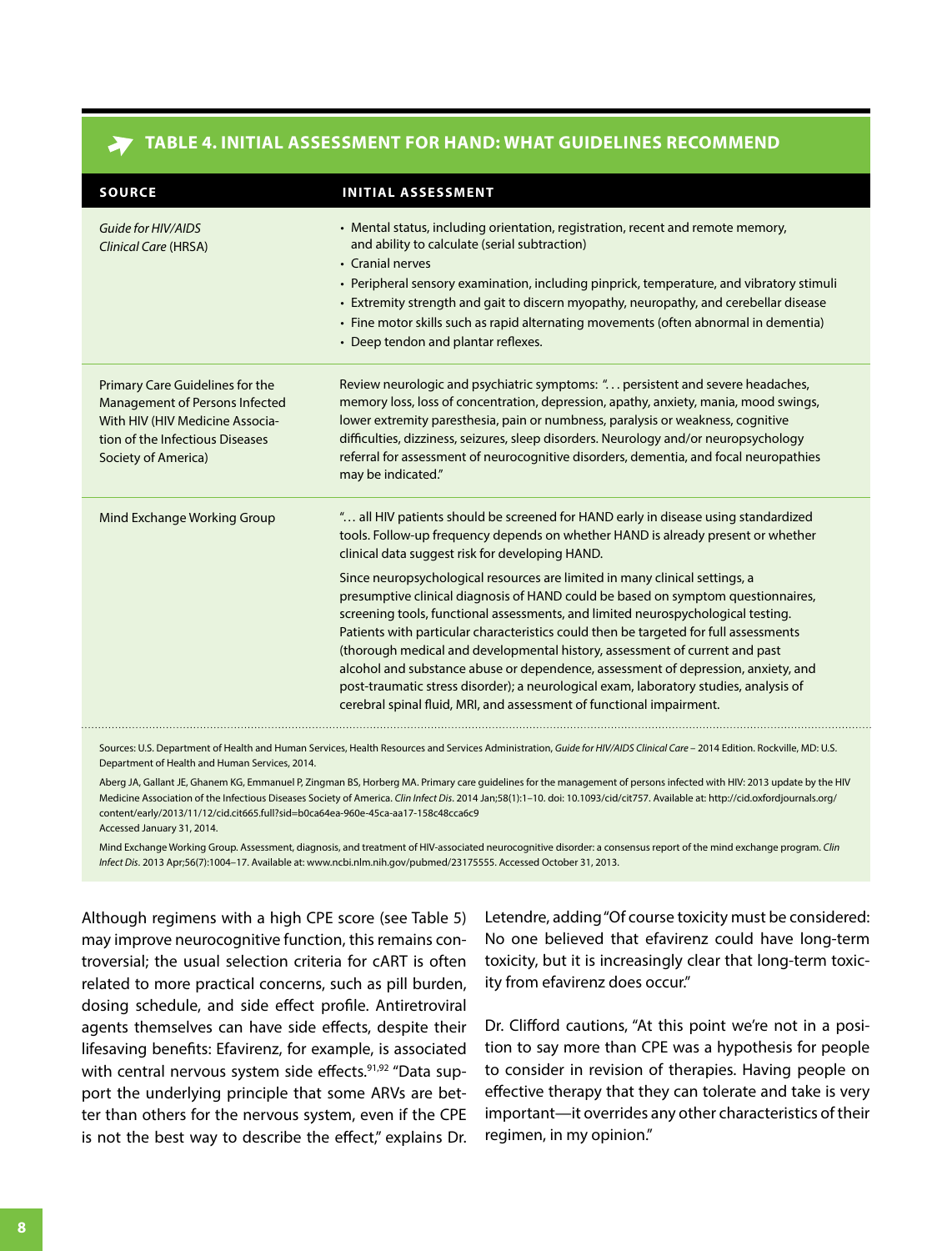#### *Addressing Comorbidities Associated with HAND*

HIV care offers an ideal opportunity to deliver a range of interventions that can stave off or lessen HAND. Clinicians can help delay, prevent, or mitigate HAND with cART, and by diagnosing and managing comorbidities. Of course, adherence support remains central to successful HIV treatment, especially in persons with neurocognitive impairment.

#### *Substance Use and Psychiatric Disorders*

In order to properly diagnose HAND, other causes of dementia should be ruled out, and effects of substance use and psychiatric illness should be considered. Substance use and psychiatric disorders are more prevalent among PLWH than the general population.<sup>93</sup> Heavy, long-term use of illicit drugs and/or alcohol directly—and indirectly—contribute to neurocognitive impairment. If untreated, these comorbidities can complicate entry and engagement in HIV care, as well as worsen adherence and response to cART. 94,95

Methamphetamine dependence is known to cause neurocognitive impairment among HIV-positive persons, especially long-term users with low CD4 cell counts(<200 cells/ mm<sup>3</sup>).<sup>96-98</sup> Long-term heavy use of cocaine and opioids causes neuroinflammation and neurotoxicity and also promotes HIV entry into the central nervous system.<sup>99,100</sup>

On its own, long-term alcohol use is known to cause neurocognitive impairment.<sup>101</sup> Heavy alcohol intake may worsen HIV-associated cognitive dysfunction, since alcohol also induces neuroinflammation, and is associated with poor adherence to cART.<sup>102-106</sup>

In PLWH, substance use and psychiatric disorders often co-occur. Depression is more prevalent among PLWH especially those with substance use disorders—than the general population, due to psychosocial, viral, and biological factors and it is linked with poor adherence to ART.107-110 Depression often accompanies HAND; symptoms can overlap, making it important to screen for, and treat depression in PLWH.<sup>111-113</sup> In fact, depression rates are significantly lower among HIV-positive people who do not exhibit neurocognitive impairment.114 Fortunately, pharmacotherapy for depression in PLWH improves adherence to cART and may even have a beneficial effect on neurocognitive impairment.<sup>115-117</sup>

A range of interventions familiar to Ryan White HIV/ AIDS Program grantees (integrating or linking mental

#### $\lambda$ **A HELPING HAND**

The Mind Exchange Working Group, which includes more than 60 experts from 30 countries, has produced Guidelines for Assessment, Diagnosis and Treatment of Human Immunodeficiency Virus (HIV)- Associated Neurocognitive Disorders (HAND).

Source: Mind Exchange Working Group. Assessment, diagnosis, and treatment of HIV-associated neurocognitive disorder: a consensus report of the mind exchange program. *Clin Infect Dis*. 2013 Apr; 56(7):1004–17

health care and treatment for substance use disorders, directly observed therapy, medication assisted treatment, pharmacotherapy, smoking cessation to reduce neuroinflammation, assistance with housing and medical coverage, and provision of incentives) are associated with improved engagement in HIV care and adherence to ART among people with substance use and psychiatric disorders.<sup>118-122</sup>

#### *Hepatitis C Virus Coinfection*

Coinfection with hepatitis C virus (HCV) is common among HIV-positive people, due to overlapping transmission routes. HCV is also neuroinvasive—in fact, HCV infects the same brain cells as HIV, and it is an independent cause of neurocognitive impairment.<sup>123-128</sup> HCV coinfection may increase the risk of insulin resistance and type 2 diabetes among PLWH; these conditions are also associated with neurocognitive impairment.<sup>129-130</sup>

Unlike HIV, HCV is curable (an outcome known as sustained virologic response, or SVR). Treating—and curing—HCV coinfection treatment offers an opportunity to address HAND, since SVR is associated with improved neurocognitive function.131 HCV treatment has become highly effective, safer, and more tolerable with the advent of oral, direct-acting antivirals. HIV coinfection is no longer considered a poor prognostic factor; clinical trials of direct-acting antiviral-based regimens report similar SVR rates, regardless of HIV status.<sup>132-136</sup>

## *Cardiometabolic Comorbidities*

Side effects come with the lifesaving benefits of cART. Certain antiretroviral agents are known to cause or worsen other cardiometabolic conditions that have been linked with cognitive impairment.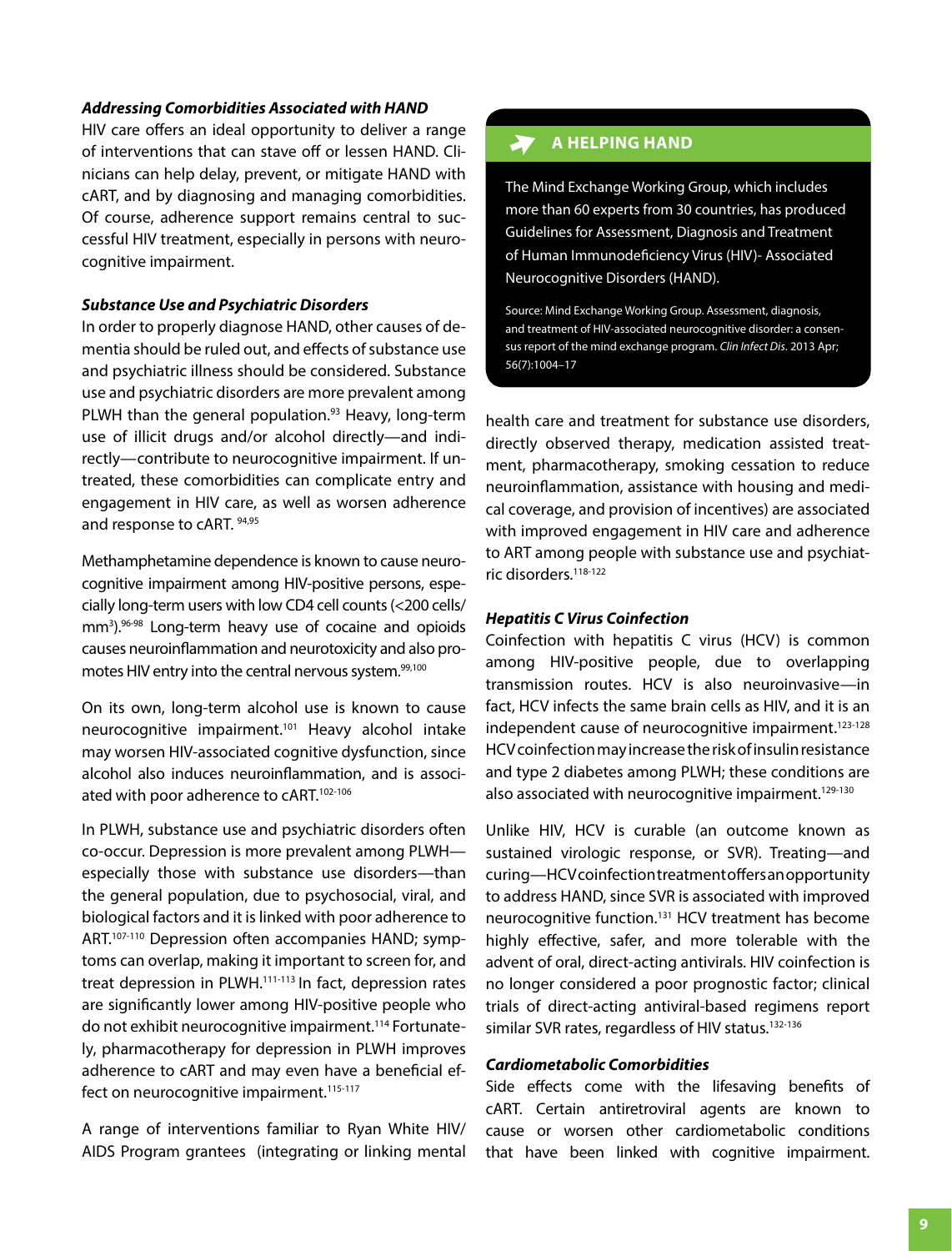| TABLE 5. CENTRAL NERVOUS SYSTEM PENETRATION-EFFECTIVENESS RANKING |                           |                                                            |                                             |                                                                                      |  |
|-------------------------------------------------------------------|---------------------------|------------------------------------------------------------|---------------------------------------------|--------------------------------------------------------------------------------------|--|
| <b>CPE SCORE</b>                                                  | 4<br>(MUCH ABOVE AVERAGE) | 3<br>(ABOVE AVERAGE)                                       | $\overline{2}$<br>(AVERAGE)                 | (BELOW AVERAGE)                                                                      |  |
| <b>Nucleoside Reverse</b><br><b>Transcription Inhibitors</b>      | Zidovudine                | Abacavir<br>Emtricitabine                                  | Didanosine<br>Lamivudine<br>Stavudine       | Tenofovir<br>Zalcitabine                                                             |  |
| <b>Non-nucleoside Reverse</b><br><b>Transcriptase Inhibitors</b>  | Nevirapine                | Delavirdine<br>Efavirenz                                   | Etravirine                                  |                                                                                      |  |
| <b>Protease Inhibitors</b>                                        | Indinavir/r               | Darunavir/r<br>Fosamprenavir/r<br>Indinavir<br>Lopinavir/r | Atazanavir<br>Atazanavir/r<br>Fosamprenavir | Nelfinavir<br>Ritonavir<br>Saquinavir<br>Saquinavir/r<br>Tipranavir/r<br>Enfuvirtide |  |
| <b>Entry/Fusion Inhibitors</b>                                    |                           | Maraviroc                                                  |                                             |                                                                                      |  |
| <b>Integrase Strand</b><br><b>Transfer Inhibitors</b>             |                           | Raltegravir                                                |                                             |                                                                                      |  |
|                                                                   |                           |                                                            |                                             |                                                                                      |  |

Source: Central nervous system complications in HIV disease: HIV-associated neurocognitive disorder. *Top Antivir Med*. 2011;19(4):137–142 ©2011, IAS–USA. Available at: www.iasusa.org/sites/default/files/tam/19-4-137.pdf. Accessed February 14, 2014.

In PLWH, the traditional risk factors associated with cardiovascular disease are potentially augmented by cART-associated insulin resistance, steatosis (fatty liver) hypertriglyceridemia, and hyperlipidemia, as well as HIV-associated inflammation.<sup>137-143</sup> Management of type 2 diabetes is an important aspect of HAND prevention; both hypoglycemia and hyperglycemia have been linked to neurocognitive impairment.<sup>144,145</sup>

Insomnia is common among PLWH; up to 70% experience insomnia or obstructive sleep apnea syndrome.<sup>146</sup> In PLWH, insomnia often becomes chronic and can cause. neurocognitive impairment.147 In particular, sleep apnea is associated with neurocognitive dysfunction and other conditions that foster it: type 2 diabetes and cardiovascular disease.<sup>148</sup> Treatment for insomnia may involve behavioral strategies and/or pharmacotherapy.

Both history of and risk for cardiovascular disease and current risk are associated with inflammation of, and damage to, neurons in people on long-term cART.<sup>149</sup> Switching to cART regimens with a favorable lipid profile, use of a

statin that does not interact with HIV medication, exercise, and a healthy diet may lower risk of cardiovascular disease among PLWH.

## *Healthy Living*

"Some caregivers just want to prescribe a pill, and some patients prefer to take a pill" says Dr. Letendre, "but people may have to change their behavior: quit smoking cigarettes and using illicit drugs, eat a healthy Mediterranean diet, and exercise, which may be more important than anything else."

The risk for multiple morbidities increases with higher body mass index (BMI). In the United States, obesity has become more common than wasting among PLWH.<sup>150</sup> A recent study of 681 HIV-positive treatment-naïve adults in Alabama found an obesity rate of 20%, signaling that clinicians have an opportunity to discuss healthy lifestyles with HIV patients.<sup>151</sup> Obesity, HIV, and the use of certain antiretroviral agents are risk factors for type 2 diabetes and cardiovascular disease, which are also associated with HAND.<sup>152,153</sup>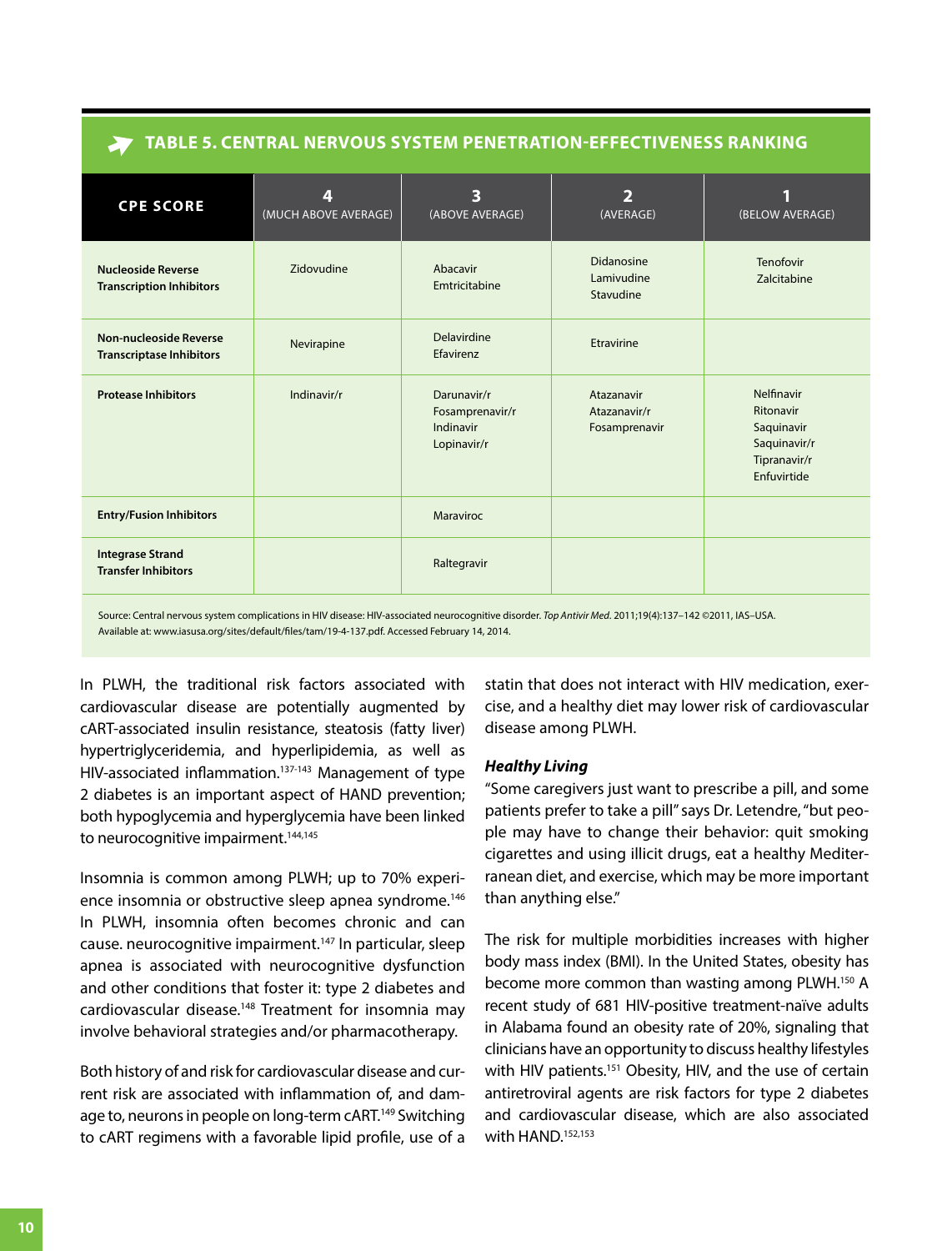## **TAXI DRIVERS AND NEUROPLASTICITY**

After establishing a relationship between the amount of stimulation and number neural connections in the brain in rats, researchers turned to humans. The London Taxi Driver Study compared brain MRI scans from bus and taxi drivers. Since 1865, taxi drivers in London are required to pass The Knowledge, a test demonstrating their capacity to navigate 25,000 city streets and locate numerous points of interest. London's bus drivers do not receive the same level of training, and drive repetitive routes. The study participants had MRIs; when researchers examined them, they found that the part of the brain related to spatial knowledge was larger in taxi drivers than bus drivers, and the size increased with years of experience.

Cognitive reserve can be increased by doing new things, such as taking a class, learning a new skill, traveling by a different route, or even writing with the hand you don't usually use.

Sources: Maguire EA, Woollett K, Spiers HJ. London taxi drivers and bus drivers: a structural MRI and neuropsychological analysis. *Hippocampus*. 2006;16(12):1091–101.

Petrosini L, De Bartolo P, Foti F, et al. On whether the environmental enrichment may provide cognitive and brain reserves. *Brain Res Rev.* 2009 Oct;61(2):221–39.

Clearly, diet has an important role in the overall health of PLWH. In particular, diet can promote cognitive function. Antioxidant-laden foods (e.g., dark chocolate, dark berries, and many other fruits, as well as vegetables and legumes) and beverages (e.g., coffee, green and black tea) reduce inflammation and may preserve or improve cognitive functioning in older HIV-negative adults.<sup>154,155</sup>

Physical exercise is known to improve neurological impairment in HIV-negative adults, and is likely to offer the same benefit for HIV-positive adults; a recent study reported lower rates of impairment among HIV-positive people who exercise than those who are sedentary.156

#### *Pharmacotherapy*

The stimulants methylphenidate (ritalin) and modafinil (provigil) are often used to treat fatigue in PLWH. These drugs improve cognition in adults with attention deficit disorder and multiple sclerosis, and have been effective in small studies of HIV-positive patients.<sup>157-161</sup> Certain psychiatric medications (lithium, citalopram, sertraline, and trazodone) have also improved neurocognitive functioning in PLWH.<sup>162,163</sup> However, the benefits of pharmacotherapy in people with neurocognitive impairment may be limited by poor adherence; it is crucial that adherence support be provided.

#### *Enhancing Cognitive Reserve*

Cognitive reserve describes the mind's capacity to function despite brain damage. The term was coined after researchers noticed that some elderly Alzheimer's patients did not show signs of functional impairment, even though they had brain abnormalities.<sup>164</sup> Cognitive reserve has been studied in the elderly, people with traumatic brain injury, and people living with Parkinson's Disease or HCV.<sup>165-168</sup>

Cognitive reserve is related to *positive neuroplasticity*, which is the brain's ability to compensate for damage and disease by actually forming new connections between neurons (nerve cells) in response to stimuli. These new neuronal connections allow people to adjust to new situations and environments. The more connections between neurons, the greater a person's cognitive reserve—and the more neurological damage they can withstand.<sup>169</sup>

In contrast, *negative neuroplasticity* diminishes cognitive reserve; it occurs when the brain atrophies and neuronal connections weaken. Depression, substance abuse, poor nutrition, lack of sleep, and illness are known to promote negative neuroplasticity.<sup>170</sup>

PLWH are vulnerable to negative neuroplasticity for several reasons. Poverty and unemployment are prevalent among HIV-positive people, making it difficult for them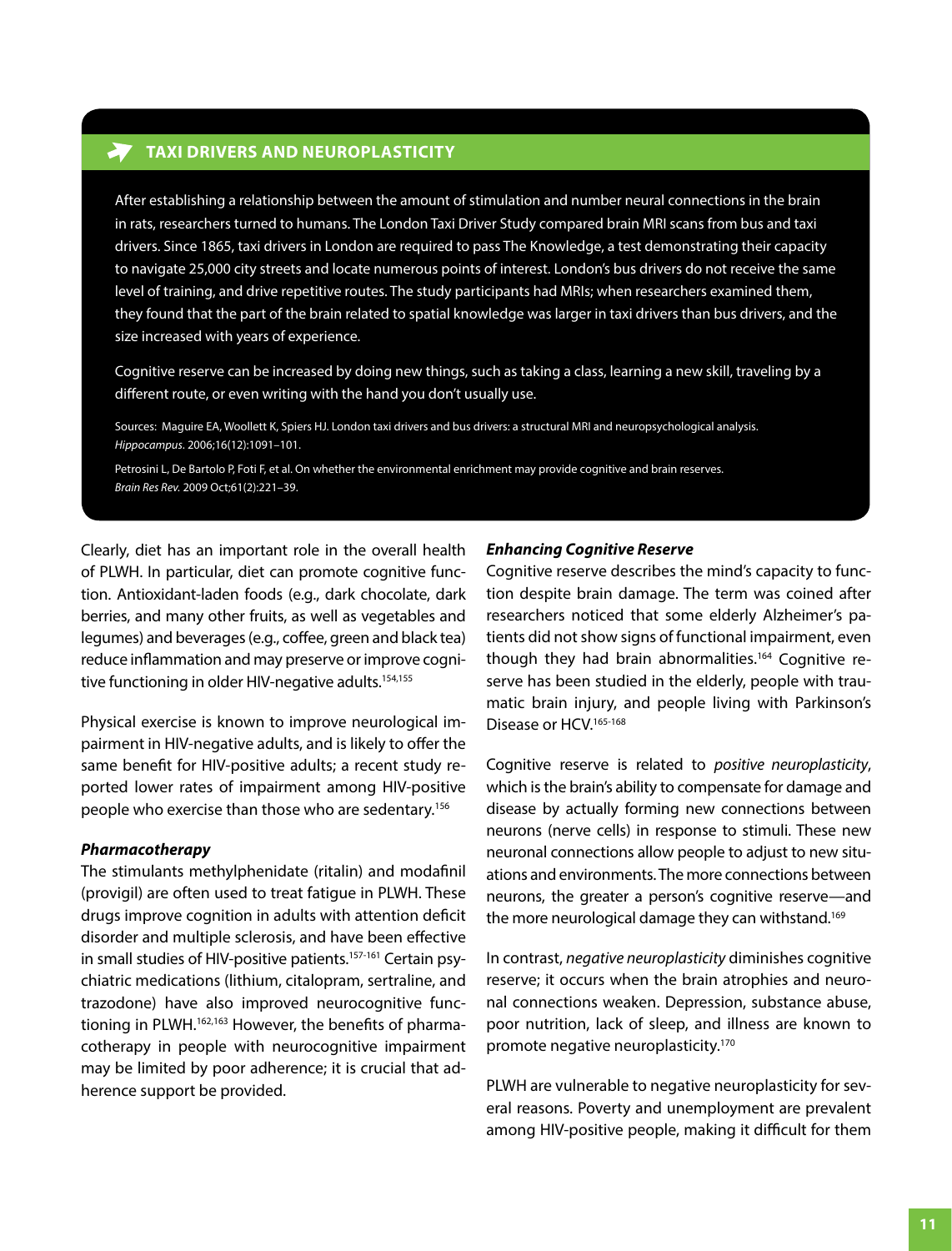to enhance neuroplasticity either through taking classes, or by traveling.<sup>171,172</sup> The stigma associated with HIV may prompt people to avoid social circumstances, furthering negative neuroplasticity.

Researchers have identified lower cognitive reserve as a risk factor for HAND.<sup>173</sup> Cognitive reserve can be enhanced through "cognitive prescriptions," an approach that combines individualized health education and modification in sleeping habits, as well as physical and mental exercise. <sup>174</sup>

#### *Cognitive Rehabilitation*

Cognitive reserve can be enhanced by rehabilitative therapy. Clinicians can address non-adherence by working to restore or improve cognitive functioning and compensating for deficits in cognition.175,176

The restorative approach to cognitive rehabilitation enhances neuroplasticity with computerized training programs. These game-like modules focus on improving attention, memory, logic, and visual and motor skills; they become more difficult as people progress, and offer positive and negative feedback (as an example, in "Bird Safari" participants are shown a bird with certain distinctive characteristics [such as colored wing tips], which they must then pick out after briefly viewing an entire flock of similar birds). Studies of these computerized training programs have reported neurocognitive improvements in different areas among HIV-positive children and adults.177

In contrast, compensatory cognitive therapy, an approach used in people with schizophrenia and anorexia, focuses on overriding the effects of impairment with the use of tools, such as alarms and calendars to prompt and support adherence to medication, and "chunking" breaking down large tasks into smaller steps.<sup>178</sup>

#### *Research*

cART has dramatically prolonged survival among HIVpositive people, but it does not effectively prevent or eliminate HAND. While progress has been made in identifying potential causes of HAND, more research into the pathogenesis of, and diagnostics and treatment for, HAND is a priority. Clinicians need simple, accurate tools to screen for HAND, and therapies to avert or improve HIVassociated cognitive impairment. Research on a range of approaches—pharmacologic, cognitive, and behavioral is needed to tackle HAND.

#### **Conclusion**

Although the incidence of severe, AIDS-associated dementia has decreased dramatically with the advent of cART, milder neurocognitive impairment remains highly prevalent among people living with HIV/AIDS. Screening for HAND is an important part of an initial assessment. PLWH should be screened upon entry to care, and when clinically significant changes occur (such as initiation of cART, worsening health, or diagnosis with a psychiatric disorder). Patients who have a low CD4 nadir, poor immunologic recovery, or suboptimal virologic response to cART should be screened more frequently.

Although there is no single, validated screening instrument for HAND, clinicians can use simple tests, and ask their patient about forgetfulness, difficulty managing finances and concentrating, and mental "slowing down" to assess neurocognitive function.

Diagnosing, engaging, and retaining in HIV primary care—and cART—are crucial interventions against HAND. People who have high baseline HIV RNA and low CD4 cell nadir are most vulnerable to HAND, especially as they age; this underscores the importance of cART for untreated patients with advanced HIV. But many people are not reaping the full benefits of cART: In the United States, an estimated 20% of PLWH remain undiagnosed, and only 28% are virologically suppressed.179,180 "Lack of treatment is the biggest risk factor for cognitive problems," says Dr. Letendre.

Comorbidities that become increasingly common with age, such as type 2 diabetes, lipid abnormalities, and cardiovascular disease—as well as aging itself—are known to be associated with HAND. While more research into, and better treatment for HAND are needed, it is reassuring to note that the recommendations that clinicians commonly give—weight loss, exercise, healthy diet, healthy lifestyle choices (e.g. elimination of substance abuse and smoking), dyslipidemia management, and cART adherence—offer significant benefits to their HIV patients. "It is our hope and belief that a healthy lifestyle is also beneficial for the brain," says Dr. Clifford.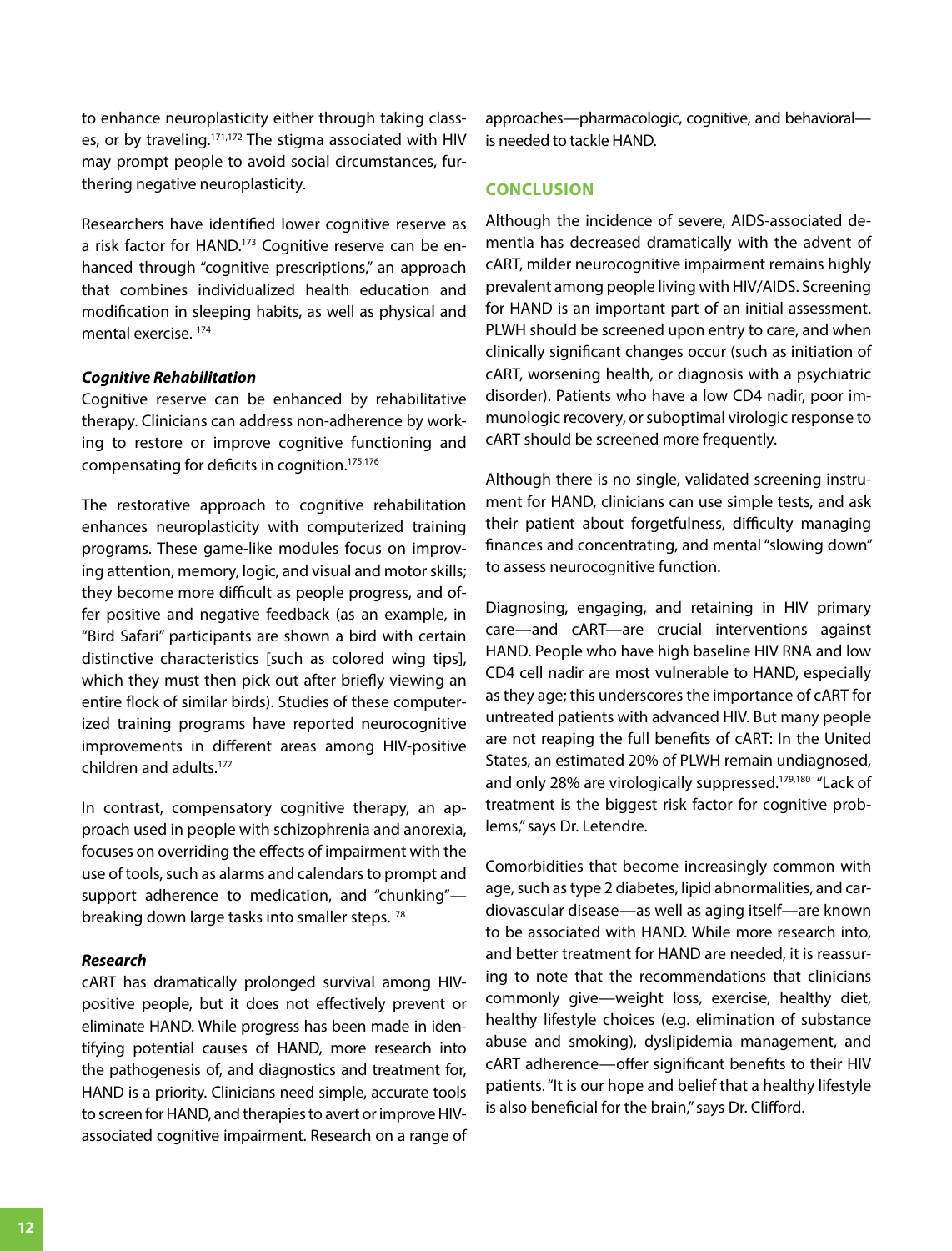## **ONLINE RESOURCES**

**Guidance on assessment, laboratory and diagnostic evaluation and treatment of HIV-associated dementia and other neurocognitive disorders**: www.hivguidelines.org/clinical-guidelines/hiv-and-mental-health/cognitive-disorders-and-hiv-aids/

**HIV Dementia Scale:** www.hivguidelines.org/clinical-guidelines/hiv-and-mental-health/cognitive-disorders-and-hivaids/#APPENDIX%20A:%20HIV%20DEMENTIA%20SCALE.

**Information on prevention, diagnosis and management of immune reconstitution inflammatory syndrome and opportunistic infections:** www.hivguidelines.org/clinical-guidelines/adults/immune-reconstitution-inflammatory-syndrome-iris-in-hiv-infectedpatients/; http://aidsinfo.nih.gov/contentfiles/adult\_oi.pdf.

**Memorial Sloan Kettering Test for AIDS Dementia:** [http://www.hivguidelines.org/clinical-guidelines/hiv-and-mental-health/](http://www.hivguidelines.org/clinical-guidelines/hiv-and-mental-health/cognitive-disorders-and-hiv-aids/#APPENDIX D: THE MEMORIAL SLOAN-KETTERING SCALE FOR AIDS DEMENTIA COMPLEX) cognitive-disorders-and-hiv-aids/#APPENDIX D: THE MEMORIAL SLOAN-KETTERING SCALE FOR AIDS DEMENTIA COMPLEX

**Mental Alteration Test:** www.hivguidelines.org/clinical-guidelines/hiv-and-mental-health/cognitive-disorders-and-hivaids/#APPENDIX%20C:%20MENTAL%20ALTERNATION%20TEST.

**Mini Mental Status Exam:** www.health.gov.bc.ca/pharmacare/adti/clinician/pdf/ADTI%20SMMSE-GDS%20Reference%20Card.pdf.

**Modified HIV Dementia Scale:** www.hivguidelines.org/clinical-guidelines/hiv-and-mental-health/cognitive-disorders-and-hivaids/#APPENDIX%20B:%20MODIFIED%20HIV%20DEMENTIA%20SCALE.

**Montreal Cognitive Assessment:** www.mocatest.org/pdf\_files/test/MoCA-Test-English\_7\_1.pdf.

**The Controlled Oral Word Association Test** (COWAT) is a type of verbal fluency testing used to assess cognitive function. Participants have 60 seconds to say as many words as they can that begin with a certain letter. Usually, the test is performed three times with different letters (usually F, A and S, or C, F and L).

**The Wisconsin Card Sorting Test:** <www.bowdoin.edu/faculty/e/enyhus/pdf/nyhus,barcelo,2009.pdf.>

**Trail Making Test Part A and B:** http://doa.alaska.gov/dmv/akol/pdfs/uiowa\_trailmaking.pdf.

Many PLWH face additional, overlapping challenges: substance use and psychiatric disorders, and coinfection with HCV virus. Each can contribute to, or exacerbate neurocognitive impairment. Addressing substance use and psychiatric disorders has long been a cornerstone of HIV care and treatment among Ryan White HIV/AIDS Program grantees. Provision of medication-assisted treatment, and mental health care facilitate engagement in care, and improve adherence to and outcomes of treatment for HIV and HCV.

Clinicians can use different approaches to improve or compensate for neurocognitive impairment, and to build up and maintain cognitive reserve, including prompts to support adherence, breaking down large tasks into

smaller steps, and computerized training programs developed to improve attention, memory, logic, visual, and motor skills. Pharmacotherapy may be helpful when accompanied by adherence support. "Being engaged in their own care, physically and mentally active, and socially engaged can help maintain cognitive reserve and protect PLWH from neurocognitive impairment," says Dr. Valcour.

Finally, the brain can—and does—change, in response to stimuli, such as physical activity, socializing, and learning. "Encourage patients to remain engaged, exercise their brain, do things that are challenging to maintain optimal neurological function," says Dr. Clifford. Doing so could mean a healthier—and fuller—future for people living with HIV.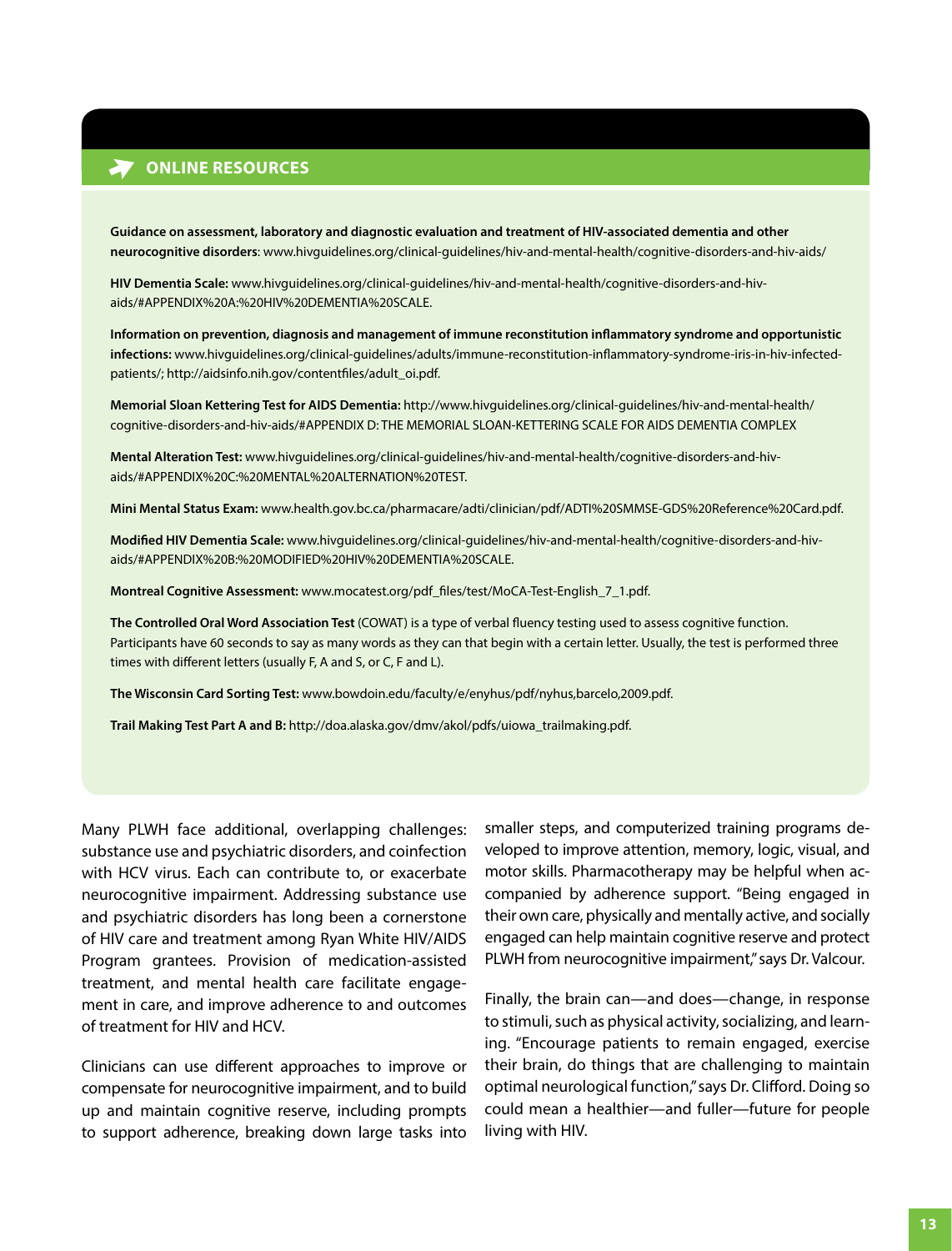- <sup>1</sup> Navia BA, Jordan BD, Price RW. The AIDS dementia complex: I. Clinical features. *Ann Neurol.* 1986 Jun;19(6):517–24.
- <sup>2</sup> Valcour VG. HIV, aging, and cognition: emerging issues. *Top Antivir Med*. 2013 Jul–Aug;21(3):119–23.
- $3$  Valcour, 2013.
- <sup>4</sup> Clifford DB, Ances BM. HIV-associated neurocognitive disorder. *Lancet Infect Dis.* 2013 Nov;13(11):976–86.
- 5 Heaton RK, Clifford DB, Franklin DR Jr, et al; CHARTER Group. HIVassociated neurocognitive disorders persist in the era of potent antiretroviral therapy: CHARTER Study. *Neurology.* 2010 Dec 7;75(23):2087–96.
- <sup>6</sup> Heaton, 2010.
- Heaton, 2010.
- Dore GJ, McDonald A, Li Y, Kaldor JM, Brew BJ; National HIV Surveillance Committee. Marked improvement in survival following AIDS dementia complex in the era of highly active antiretroviral therapy. *AIDS*. 2003 Jul 4;17(10):1539– 45.
- <sup>9</sup> Janssen RS, Nwanyanwu OC, Selik RM, Stehr-Green JK. Epidemiology of human immunodeficiency virus encephalopathy in the United States. *Neurology.* 1992;42:1472–1476.
- <sup>10</sup> McArthur J, Grant I. HIV neurocognitive disorders. In: Gendelman H, Lipton S, Epstein L, Swindells S, eds. *The Neurology of AIDS.* New York: International Thompson Publishing; 1998:499–523.
- <sup>11</sup> Clifford, 2013.
- <sup>12</sup> Cysique LA, Brew BJ. Neuropsychological functioning and antiretroviral treatment in HIV/AIDS: a review. *Neuropsychol Rev*. 2009. Jun;19(2):169–85.
- 13 Robinson-Papp J, Elliott KJ, Simpson DM. HIV-related neurocognitive impairment in the HAART era. Curr HIV/AIDS Rep. 2009
- Aug;6(3):146–52.<br><sup>14</sup> Shapshak P, Kangueane P, Fujimura RK, et al. Editorial neuroAIDS review. *AIDS*. 2011 Jan 14;25(2):123–41.
- <sup>15</sup> Clifford, 2013.
- <sup>16</sup> Fennema-Notestine C, Ellis RJ, et al; CHARTER Group. Increases in brain white matter abnormalities and subcortical gray matter are linked to CD4 recovery in HIV infection. *J Neurovirol*. 2013 Aug;19(4):393–401. doi: 10.1007/s13365-013-0185-7.
- <sup>17</sup> Valcour, 2013.
- <sup>18</sup> Heaton, 2010.
- <sup>19</sup> Bonnet F, Amieva H, Marquant F, et al; S CO3 Aquitaine Cohort. Cognitive disorders in HIV-infected patients: are they HIV-related? *AIDS*. 2013 Jan 28;27(3):391–400.
- <sup>20</sup> Heaton, 2010.
- <sup>21</sup> Albert SM, Marder K, Dooneief G, et al Neuropsychologic impairment in early HIV infection. A risk factor for work disability. *Arch Neurol*. 1995 May;52(5):525–30.
- <sup>22</sup> Gorman AA, Foley JM, Ettenhofer ML, Hinkin CH, van Gorp WG Functional consequences of HIV-associated neuropsychological impairment. *Neuropsychol Rev.* 2009 Jun;19(2):186–203.
- <sup>23</sup> Heaton RK, Velin RA, McCutchan JA, et al. Neuropsychological impairment in human immunodeficiency virus-infection: implications for employment. HNRC Group. HIV Neurobehavioral Research Center. *Psychosom Med*.1994 Jan–Feb;56(1):8–17.
- <sup>24</sup> Heaton RK, Marcotte TD, Mindt MR, et al; HNRC Group. The impact of HIV-associated neuropsychological impairment on everyday functioning. *J Int Neuropsychol Soc*. 2004 May;10(3):317–31.
- <sup>25</sup> Lovejoy TI, Suhr JA .The relationship between neuropsychological functioning and HAART adherence in HIV-positive adults: a systematic review. *J Behav Med.* 2009 Oct;32(5):389–405.
- <sup>26</sup> Marcotte TD, Heaton RK, Wolfson T, et al. The impact of HIVrelated neuropsychological dysfunction on driving behavior. The HNRC Group. *J Int Neuropsychol Soc.* 1999 Nov;5(7):579–92.
- <sup>27</sup> Scott JC, Woods SP, Vigil O, et al; San Diego HIV Neurobehavioral

Research Center (HNRC) Group. A neuropsychological investigation of multitasking in HIV infection: implications for everyday functioning. *Neuropsychology.* 2011 Jul;25(4):511–9.

- <sup>29</sup> Clifford 2013.
- <sup>30</sup> Rourke S, Gill J, Bekele T, et al.; OCS Cohort Study. Rates and Stability of HIV-associated Neurocognitive Disorders among Adults on cART and Suppressed Plasma Viral Load: Prospective Results from the Ontario HIV Treatment Network Cohort Study (Abstract 404) 20th Conference on Retroviruses and Opportunistic Infections (CROI). March 3–6, 2013. Atlanta Georgia.
- <sup>31</sup> Schouten J, Cinque P, Gisslen M, Reiss P, Portegies P. HIV-1 infection and cognitive impairment in the cART era: a review. *AIDS*. 2011 Mar 13;25(5):561–75.
- 32 Nichols SL, Bethel J, Garvie PA, et al. Neurocognitive functioning in antiretroviral therapy-naïve youth with behaviorally acquired human immunodeficiency virus. *J Adolesc Health*. 2013 Dec;53(6):763–71. doi: 10.1016/j.jadohealth.2013.07.006
- 33 Ruel TD, Boivin MJ, Boal HE, et al. Neurocognitive and motor deficits in HIV-infected Ugandan children with high CD4 cell counts. *Clin Infect Dis*. 2012 Apr;54(7):1001–9. doi: 10.1093/cid/cir103.
- 34 Shanbhag MC, Rutstein RM, Zaoutis T, et al. Neurocognitive functioning in pediatric human immunodeficiency virus infection: effects of combined therapy. *Arch Pediatr Adolesc Med.* 2005 Jul;159(7):651–6.
- <sup>35</sup> van Arnhem LA, Bunders MJ, Scherpbier HJ, et al. Neurologic abnormalities in HIV-1 infected children in the era of combination antiretroviral therapy. PLoS One. 2013 May 15;8(5):e64398. doi: 10.1371/journal.pone.0064398.
- <sup>36</sup> Shapshak 2011.
- <sup>37</sup> An SF, Groves M, Gray F, Scaravilli F. Early entry and widespread cellular involvement of HIV-1 DNA in brains of HIV-1 positive asymptomatic individuals. *J Neuropathol Exp Neurol.* 1999 Nov;58(11):1156–62.
- <sup>38</sup> Gray F, Scaravilli F, Everall I, et al. Neuropathology of early HIV-1 infection. *Brain Pathol.* 1996 Jan;6(1):1–15.
- <sup>39</sup> Deeks SG. HIV infection, inflammation, immunosenescence, and aging. *Annu Rev Med.* 2011;62:141–55.
- <sup>40</sup> Williams DW, Eugenin EA, Calderon TM, Berman JW. Monocyte maturation, HIV susceptibility, and transmigration across the blood brain barrier are critical in HIV neuropathogenesis. *J Leukoc Biol.* 2012 Mar;91(3):401–15.
- <sup>41</sup> Koppensteiner H, Brack-Werner R, Schindler M. Macrophages and their relevance in Human Immunodeficiency Virus Type 1 infection. *Retrovirology.* 2012. 9-82. Available at: www.retrovirology. [com/content/9/1/82.](www.retrovirology.com/content/9/1/82) Accessed on October 19, 2013.
- 42 Williams KC, Hickey WF. Central nervous system damage, monocytes and macrophages, and neurological disorders in AIDS. *Annu Rev Neurosci.* 2002;25:537–62.
- <sup>43</sup> Heaton, 2010.
- <sup>44</sup> Morris SR, Woods SP, Deutsch R, et al. Dual-mixed HIV-1 coreceptor tropism and HIV-associated neurocognitive deficits. *J Neurovirol.* 2013 Sep 28.
- <sup>45</sup> Heaton, 2010.
- <sup>46</sup> Ellis RJ, Badiee J, Vaida F, et al; CHARTER Group. CD4 nadir is a predictor of HIV neurocognitive impairment in the era of combination antiretroviral therapy. *AIDS.* 2011 Sep 10;25(14):1747–51.
- <sup>47</sup> Becker JT, Lopez OL, Dew MA, Aizenstein HJ. Prevalence of cognitive disorders differs as a function of age in HIV virus infection. *AIDS.* 2004 Jan 1;18(Suppl 1):S11–8.
- <sup>48</sup> Cherner M, Ellis RJ, Lazzaretto D, et al; HIV Neurobehavioral Research Center Group. Effects of HIV-1 infection and aging on neurobehavioral functioning: preliminary findings. *AIDS.* 2004 Jan 1;18(Suppl 1):S27–34.

<sup>28</sup> Valcour 2013.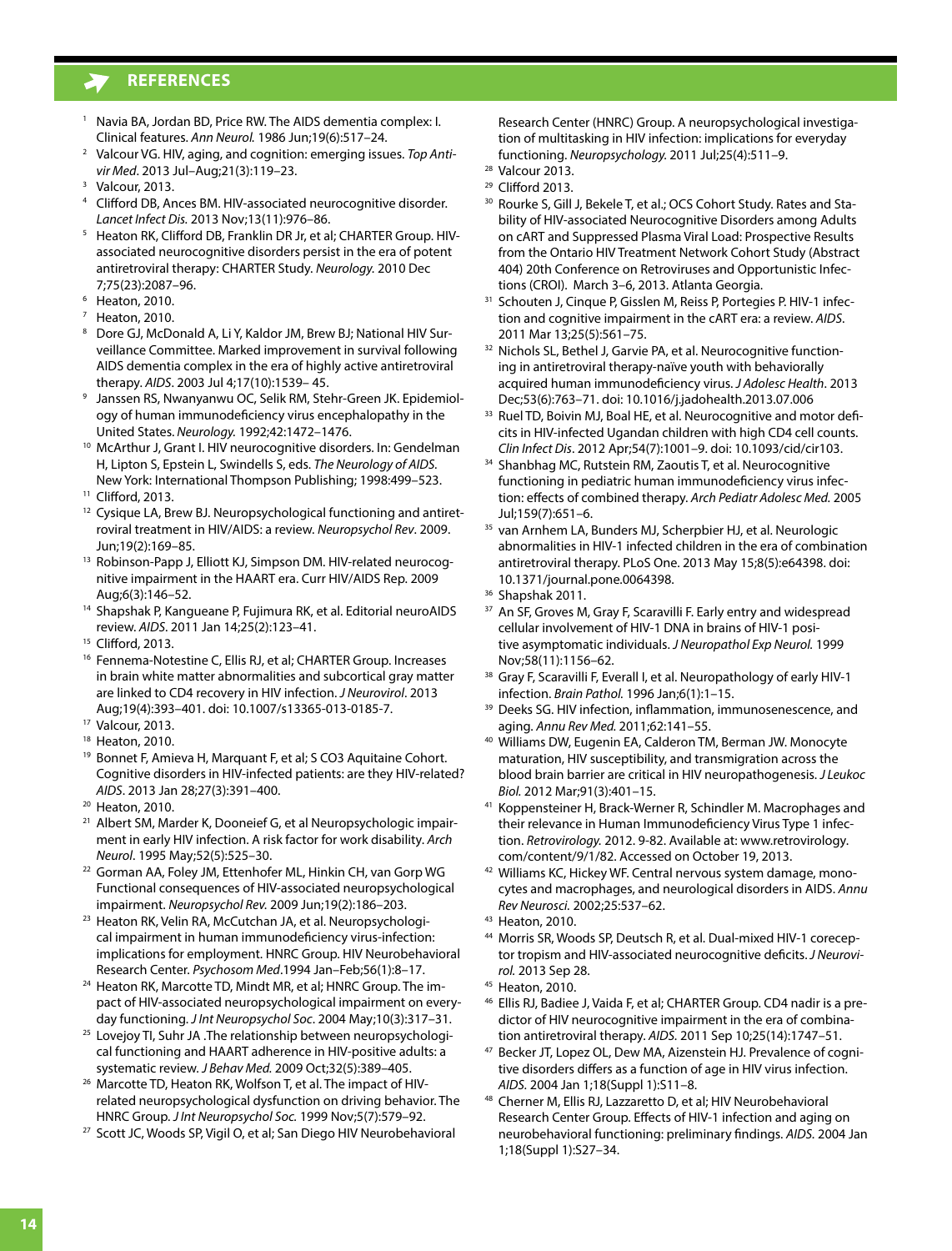- <sup>49</sup> Cysique LA, Moffat K, Moore DM, et al. HIV, vascular and aging injuries in the brain of clinically stable HIV-infected adults: a (1)H MRS study. *PLoS One.* 2013 Apr 19;8(4):e61738.
- <sup>50</sup> Fabbiani M, Ciccarelli N, Tana M, et al. Cardiovascular risk factors and carotid intima-media thickness are associated with lower cognitive performance in HIV-infected patients. *HIV Med.* 2013
- Mar;14(3):136–44.<br><sup>51</sup> Kranick SM, Nath A. Neurologic complications of HIV-1 infection and its treatment in the era of antiretroviral therapy. *Continuum (Minneap Minn).* 2012 Dec;18(6 Infectious Disease):1319–37.
- <sup>52</sup> Marra CM, Deutsch R, Collier AC, et al. Neurocognitive impairment in HIV-infected individuals with previous syphilis. *Int J STD AIDS.* 2013 May;24(5):351–5.
- <sup>53</sup> McCutchan JA, Marquie-Beck JA, FitzSimons, C.A., et al. Role of obesity, metabolic variables, and diabetes in HIV-associated neurocognitive disorder. *Neurology* 2012;78;485.
- <sup>54</sup> Pathai S, Bajillan H, Landay AL, High KP. *Is HIV a Model of Accelerated or Accentuated Aging? J Gerontol A Biol Sci Med Sci*. 2013 Oct 24.
- <sup>55</sup> Perry W, Hilsabeck RC, Hassanein Tl. Cognitive dysfunction in chronic hepatitis C: a review. *Dig Dis Sci.* 2008 Feb;53(2):307–21.
- <sup>56</sup> Schuster RM, Gonzalez R. Substance Abuse, Hepatitis C, and Aging in HIV: Common Cofactors that Contribute to Neurobehavioral Disturbances. *Neurobehav HIV Med.* 2012 Feb 16;2012(4):15–S
- <sup>57</sup> Shapshak, 2011.
- 58 Suvada J. Neuropathic and neurocognitive complications of antiretroviral therapy among HIV-infected patients. *Neuro Endocrinol Lett.* 2013 Sep 6;34(Suppl 1):5–11.
- <sup>59</sup> Kirk JB, Goetz MB. Human immunodeficiency virus in an aging population, a complication of success. *Am Geriatr Soc.* 2009
- Nov;57(11):2129–38.<br><sup>60</sup> Centers for Disease Control and Prevention. Diagnoses of HIV infection among adults aged 50 years and older in the United States and dependent areas, 2007–2010. *HIV Surveillance Supplemental Report* 2013;18 (No. 3). Available at: www.cdc.gov/hiv/ [library/reports/surveillance/2010/Surveillance\\_Report\\_vol\\_18\\_](www.cdc.gov/hiv/library/reports/surveillance/2010/Surveillance_Report_vol_18_no_3.html) no\_3.html. Published February 2013. Accessed October 12, 2013.
- <sup>61</sup> Wendelken LA, Valcour V.Impact of HIV and aging on neuropsychological function. *J Neurovirol.* 2012 Aug;18(4):256–63. doi: 10.1007/s13365-012-0094-1.
- <sup>62</sup> Valcour V, Shikuma C, Shiramizu B, et al. Higher frequency of dementia in older HIV-1 individuals: the Hawaii Aging with HIV-1 Cohort. *Neurology.* 2004 Sep 14;63(5):822–7.
- <sup>63</sup> Barclay TR, Hinkin CH, Castellon SA, et al. Age-associated predictors of medication adherence in HIV-positive adults: health beliefs, self-efficacy, and neurocognitive status. *Health Psychol.*  2007 Jan;26(1):40–9.
- <sup>64</sup> Ettenhofer ML, Hinkin CH, Castellon SA, et al. Aging, neurocognition, and medication adherence in HIV infection. *Am J Geriatr Psychiatry.* 2009 Apr;17(4):281–90. doi: 10.1097/ JGP.0b013e31819431bd.
- <sup>65</sup> Ghidei L, Simone MJ, Salow MJ, et al. Aging, antiretrovirals, and adherence: a meta analysis of adherence among older HIV-infected individuals. *Drugs Aging.* 2013 Oct;30(10):809–19. doi: 10.1007/ s40266-013-0107-7.
- <sup>66</sup> Hinkin CH, Hardy DJ, Mason KI, et al. Medication adherence in HIV-infected adults: effect of patient age, cognitive status, and substance abuse. *AIDS.* 2004 Jan 1;18(Suppl 1):S19–25.
- <sup>67</sup> Edelman EJ, Gordon KS, Glover J, McNicholl IR, Fiellin DA, Justice AC. The next therapeutic challenge in HIV: polypharmacy. *Drugs Aging.* 2013 Aug;30(8):613–28.
- 68 Holtzman C, Armon C, Tedaldi E, et al. Poly pharmacy and risk of antiretroviral drug interactions among the aging HIV-infected

population. J Gen Intern Med. 2013 Oct; 10:1302-10. doi: 10.1007/s 11606-013-2449-6.

- <sup>69</sup> Casado JL, Corral I, García J, et al. Martinez-San Millán J. Continued declining incidence and improved survival of progressive multifocal leukoencephalopathy in HIV/AIDS patients in the current era. *Eur J Clin Microbiol Infect Dis.* 2013 Aug 16.
- <sup>70</sup> Pipkin S, Scheer S, Okeigwe I, Schwarcz S, Harris DH, Hessol NA. The effect of HAART and calendar period on Kaposi's sarcoma and non-Hodgkin lymphoma: results of a match between an AIDS and cancer registry. *AIDS.* 2011 Feb 20;25(4):463–71.
- <sup>71</sup> Schwarcz L, Chen MJ, Vittinghoff E, Hsu L, Schwarcz S. Declining incidence of AIDS-defining opportunistic illnesses: results from 16 years of population-based AIDS surveillance. *AIDS.* 2013 Feb 20;27(4):597–605.
- <sup>72</sup> Buchacz K, Baker RK, Palella FJ Jr, et al. AIDS-defining opportunistic illnesses in US patients, 1994-2007: a cohort study. *AIDS*. 2010 Jun; 24(10): IS 49-59. doi: 10. 1097/QAD. 0b013e32833a3967.
- <sup>73</sup> Sharma SK, Soneja M. HIV & immune reconstitution inflammatory syndrome (IRIS). *Indian J Med Res.* 2011 Dec;134(6):866–77.
- <sup>74</sup> Gray F, Bazille C, Adle-Biassette H, Mikol J, Moulignier A, Scaravilli F. Central nervous system immune reconstitution disease in acquired immunodeficiency syndrome patients receiving highly active antiretroviral treatment. *J Neurovirol.* 2005;1(Suppl 3):16–22.
- <sup>75</sup> Johnson T, Nath A. Neurological complications of immune reconstitution in HIV-infected populations. *Ann N Y Acad Sci.* 2010 Jan;1184:106–20.
- <sup>76</sup> McCombe JA, Auer RN, Maingat FG, Houston S, Gill MJ, Power C. Neurologic immune reconstitution inflammatory syndrome in HIV/AIDS: outcome and epidemiology. *Neurology.* 2009 Mar 3;72(9):835–41.
- <sup>77</sup> Pepper DJ, Marais S, Maartens G, et al. Neurologic manifestations of paradoxical tuberculosis-associated immune reconstitution inflammatory syndrome: a case series. *Clin Infect Dis.* 2009 Jun 1;48(11):e96–107.
- <sup>78</sup> Vance DE, Fazeli PL, Moneyham L, Keltner NL, Raper JL. Assessing and treating forgetfulness and cognitive problems in adults with
- HIV. *J Assoc Nurses AIDS Care*. 2013a Jan–Feb;24(1 Suppl):S40–60. 79 Almeida SM. Cognitive impairment and major depressive disorder in HIV infection and cerebrospinal fluid biomarkers. Arq *Neuropsiquiatr.* 2013 Sep;71(9B):689–92.
- 80 Price RW, Peterson J, Fuchs D, et al. Approach to Cerebrospinal Fluid (CSF) Biomarker Discovery and Evaluation in HIV Infection. *J Neuroimmune Pharmacol.* 2013 Dec;8(5):1147–58.
- 81 Butters N, Grant I, Haxby J, et al. Assessment of AIDS-related cognitive changes: recommendations of the IMH Workshop on Neuropsychological Assessment Approaches. *J Clin Exp Neuropsychol.* 1990 Dec;12(6):963–78.
- 82 Mind Exchange Working Group. Assessment, diagnosis, and treatment of HIV-associated neurocognitive disorder: a consensus report of the mind exchange program. *Clin Infect Dis.* 2013 Apr;56(7):1004–17.
- <sup>83</sup> Valcour, 2013.
- <sup>84</sup> Vance, 2013a.
- 85 Canestri A, Lescure FX, Jaureguiberry S, et al. Discordance between cerebral spinal fluid and plasma HIV replication in patients with neurological symptoms who are receiving suppressive antiretroviral therapy. *Clin Infect Dis.* 2010 Mar 1;50(5):773–8.
- 86 Desplats P, Dumaop W, Smith D, et al. Molecular and pathologic insights from latent HIV-1 infection in the human brain. *Neurology.* 2013 Apr 9;80(15):1415–23.
- 87 Kallianpur KJ, Shikuma C, Kirk GR, et al. Peripheral blood HIV DNA is associated with atrophy of cerebellar and subcortical gray matter. *Neurology.* 2013 May 7;80(19):1792–9.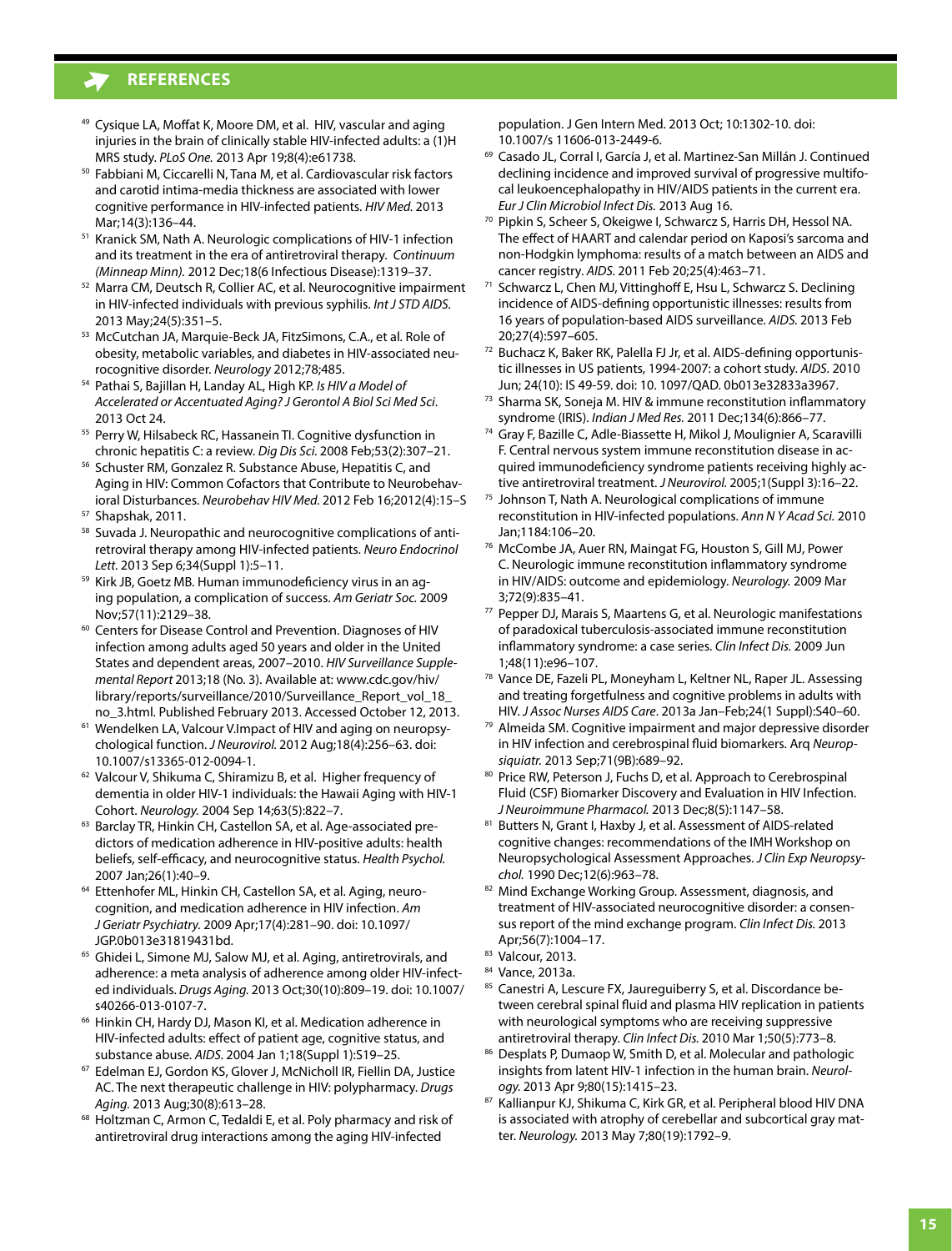- 88 Shikuma CM, Nakamoto B, Shiramizu B, et al. Antiretroviral monocyte efficacy score linked to cognitive impairment in HIV. *Antivir Ther* 2012; 17:1233–42.
- 89 Letendre S, Marquie-Beck J, Capparelli E, et al; for the CHARTER Group. Validation of the CNS Penetration-Effectiveness Rank for Quantifying Antiretroviral Penetration Into the Central Nervous System. *Arch Neurol.* 2008 January; 65(1):65–70.
- 90 Tozzi V, Balestra P, Salvatori MF, et al. Changes in cognition during antiretroviral therapy: comparison of 2 different ranking systems to measure antiretroviral drug efficacy on HIV-associated neurocognitive disorders. *J Acquir Immune Defic Syndr.* 2009 Sep 1;52(1):56–63.
- 91 Decloedt EH, Maartens G. Neuronal toxicity of efavirenz: a systematic review. *Expert Opin Drug Saf*. 2013 Nov;12(6):841–6.
- 92 Letendre S, Vaida F, Croteau D, et al; CHARTER Group. Long-term Efavirenz Use Is Associated with Worse Neurocognitive Functioning (Abstract 407). 20th Conference on Retroviruses and Opportu-
- nistic Infections (CROI). March 3–6, 2013. Atlanta Georgia.<br><sup>93</sup> Chander G, Himelhoch S, Moore RD. Substance abuse and psychiatric disorders in HIV-positive patients: epidemiology and impact on antiretroviral therapy. *Drugs.* 2006;66(6):769–89.
- 94 Mellins CA, Havens JF, McDonnell C, et al. Lichtenstein Adherence to antiretroviral medications and medical care in HIV-infected adults diagnosed with mental and substance abuse disorders. AIDS Care. 2009 Feb;21(2):168–77. doi: 10.1080/09540120802001705.
- <sup>95</sup> Pence BW, Miller WC, Gaynes BN, Eron JJ Jr. Psychiatric illness and virologic response in patients initiating highly active antiretroviral therapy. *J Acquir Immune Defic Syndr.* 2007 Feb 1;44(2):159–66.
- <sup>96</sup> Blackstone K, Ludicello JE, Morgan EE, et al; Translational Methamphetamine AIDS Research Center Group. Human immunodeficiency virus infection heightens concurrent risk of functional dependence in persons with long-term methamphetamine use. *J Addict Med.* 2013 Jul–Aug;7(4):255–63.
- 97 Carey CL, Woods SP, Rippeth JD, Gonzalez R, Heaton RK, Grant I. Additive deleterious effects of methamphetamine dependence and immunosuppression on neuropsychological functioning in HIV infection. *AIDS Behav.* 2006 Mar;10(2):185–90.
- 98 Scott JC, Woods SP, Matt GE, et al. Neurocognitive effects of methamphetamine: a critical review and meta-analysis. *Neuropsychol Rev.* 2007 Sep;17(3):275–97.
- 99 Buch S, Yao H, Guo M, et al. Cocaine and HIV-1 interplay in CNS: cellular and molecular mechanisms. *Curr HIV Res.* 2012 Jul;10(5):425–8.
- <sup>100</sup> Dutta R, Roy S. Mechanism(s) involved in opioid drug abuse modulation of HAND. *Curr HIV Res.* 2012 Jul;10(5):469–77.
- 101 Nowakowska K, Jabłkowska K, Borkowska A. [Cognitive dysfunctions in patients with alcohol dependence]. *Psychiatr Pol.* 2007
- Sep–Oct;41(5):693–702.<br><sup>102</sup> Green JE, Saveanu RV, Bornstein RA. The effect of previous alcohol abuse on cognitive function in HIV infection. *Am J Psychiatry.* 2004 Feb;161(2):249–54.
- 103 Kalichman SC, Grebler T, Amaral CM, et al. Viral Suppression and Antiretroviral Medication Adherence Among Alcohol Using HIV-Positive Adults. *Int J Behav Med.* 2013 Oct 2.
- <sup>104</sup> Persidsky Y, Ho W, Ramirez SH, et al. HIV-1 infection and alcohol abuse: neurocognitive impairment, mechanisms of neurodegeneration and therapeutic interventions. *Brain Behav Immun.* 2011 Jun;25(Suppl 1):S61–70. doi: 10.1016/j.bbi.2011.03.001
- <sup>105</sup> Sassoon SA, Fama R, Rosenbloom MJ, O'Reilly A, Pfefferbaum A, Sullivan EV. Component cognitive and motor processes of the digit symbol test: differential deficits in alcoholism, HIV infection, and their comorbidity. *Alcohol Clin Exp Res.* 2007 Aug;31(8):1315–24.
- 106 Springer SA, Altice FL, Herme M, Di Paola A. Design and methods of a double blind randomized placebo-controlled trial of extended-release naltrexone for alcohol dependent and hazardous drinking prisoners with HIV who are transitioning to the community. *Contemp Clin Trials.* 2013 Dec 31;37(2):209–218. doi: 10.1016/j.cct.2013.12.006.
- 107 Del Guerra FB, Fonseca JL, Figueiredo VM, Ziff EB, Konkiewitz EC. Human immunodeficiency virus-associated depression: contributions of immuno-inflammatory, monoaminergic, neurodegenerative, and neurotrophic pathways. *J Neurovirol.* 2013 Aug;19(4):314–27.
- 108 Gupta M, Kumar K, Garg PD. Dual diagnosis vs. triple diagnosis in HIV: a comparative study to evaluate the differences in psychopathology and suicidal risk in HIV positive male subjects. *Asian J Psychiatr.* 2013 Dec;6(6):515–20. doi: 10.1016/j.ajp.2013.06.012.
- 109 Pence BW, Miller WC, Whetten K, Eron JJ, Gaynes BN. Prevalence of DSM-IV-defined mood, anxiety, and substance use disorders in an HIV clinic in the Southeastern United States. *J Acquir Immune Defic Syndr.* 2006 Jul;42(3):298–306.

- 111 Bragança M, Palha A. Depression and neurocognitive performance in Portuguese patients infected with HIV. *AIDS Behav.* 2011 Nov;15(8):1879–87.
- <sup>112</sup> Fellows RP, Byrd DA, Morgello S; Manhattan HIV Brain Bank. Major depressive disorder, cognitive symptoms, and neuropsychological performance among ethnically diverse HIV+ men and women. *J Int Neuropsychol Soc.* 2013 Feb;19(2):216–25. doi: 10.1017/ S1355617712001245.
- <sup>113</sup> Fialho RM, Pereira M, Mendonça N, Ouakinin S. Depressive symptoms and neurocognitive performance among HIVinfected women. *Women Health*. 2013;53(2):117–34. doi: 10.1080/03630242.2013.767301.
- 114Malaspina L, Woods SP, Moore DJ, et al; HIV Neurobehavioral Research Programs (HNRP) Group. Successful cognitive aging in persons living with HIV infection. *J Neurovirol.* 2011 Feb;17(1): 110–9.
- 115 Claypoole KH, Elliott AJ, Uldall KK, et al. Cognitive functions and complaints in HIV-1 individuals treated for depression. *Appl Neuropsychol.* 1998;5(2):74–84.
- 116 Cruess DG, Kalichman SC, Amaral C, et al. Benefits of adherence to psychotropic medications on depressive symptoms and antiretroviral medication adherence among men and women living with HIV/AIDS. *Ann Behav Med.* 2012 Apr;43(2):189–97.
- 117 Horberg MA, Silverberg MJ, Hurley LB, et al. Effects of depression and selective serotonin reuptake inhibitor use on adherence to highly active antiretroviral therapy and on clinical outcomes in HIV-infected patients. *J Acquir Immune Defic Syndr.* 2008 Mar 1;47(3):384–90.
- <sup>118</sup> Brust JC, Litwin AH, Berg KM, Li X, Heo M, Arnsten JH. Directly observed antiretroviral therapy in substance abusers receiving methadone maintenance therapy does not cause increased drug resistance. *AIDS Res Hum Retroviruses.* 2011 May;27(5):535–41. doi: 10.1089/aid.2010.0181
- <sup>119</sup>Durvasula R, Miller TR. Substance Abuse Treatment in Persons with HIV/AIDS: Challenges in Managing Triple Diagnosis. *Behav Med.* 2013 Nov 25.
- <sup>120</sup> Korthuis PT, Fiellin DA, Fu R, et al; BHIVES Collaborative.Improving adherence to HIV quality of care indicators in persons with opioid dependence: the role of buprenorphine. *J Acquir Immune Defic Syndr.* 2011 Mar 1;56(Suppl 1):S83–90. doi: 10.1097/ QAI.0b013e31820bc9a5.
- 121 Whetten K, Reif S, Ostermann J, et al. Improving health outcomes among individuals with HIV, mental illness, and substance use disorders in the Southeast. *AIDS Care.* 2006;18(Suppl 1):S18–26.

<sup>&</sup>lt;sup>110</sup> Rourke S, 2013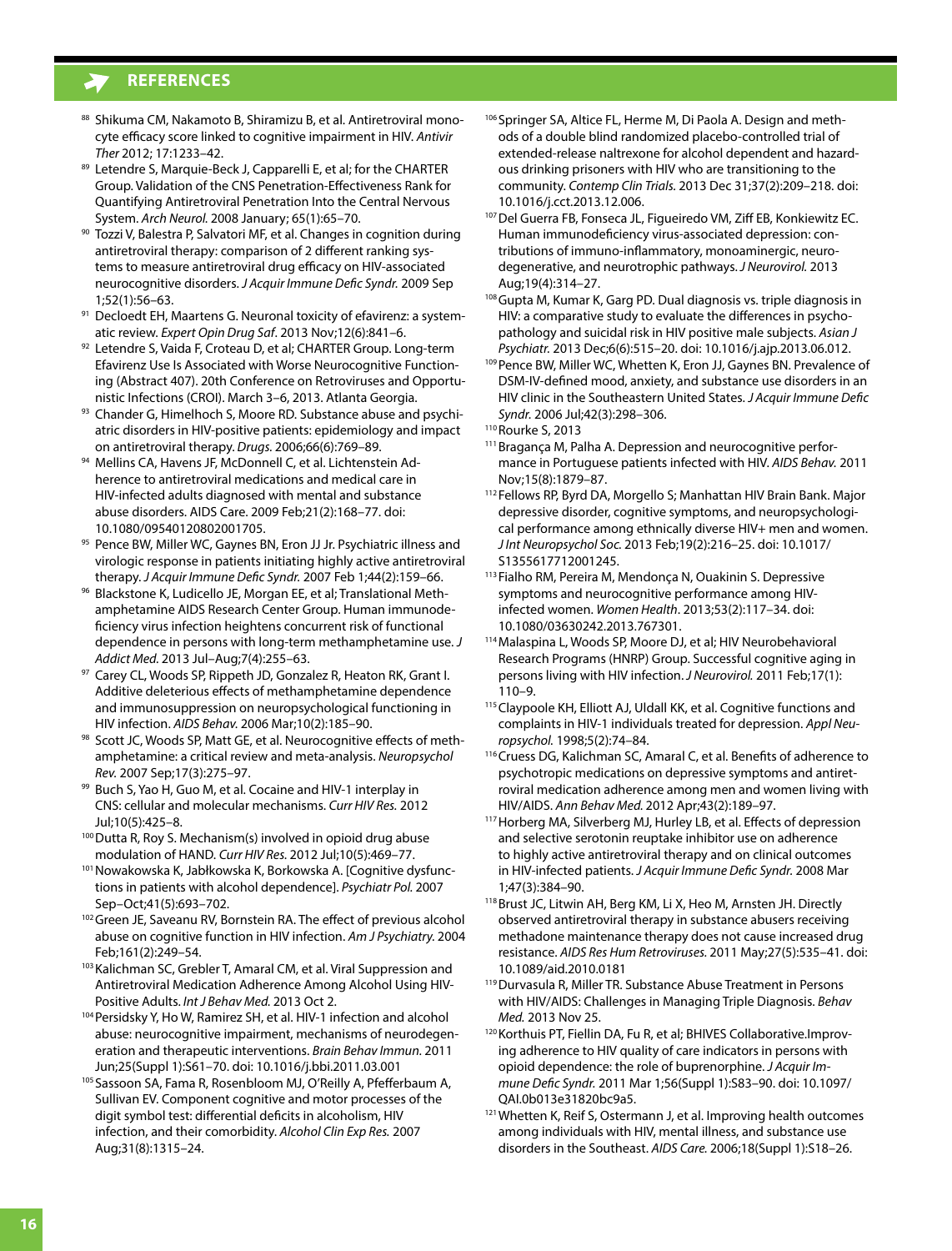- <sup>122</sup> Zaller N, Gillani FS, Rich JD. A model of integrated primary care for HIV-positive patients with underlying substance use and mental illness. *AIDS Care.* 2007 Oct;19(9):1128–33.
- 123 Feuth T, Arends JE, Fransen JH, et al. Complementary role of HCV and HIV in T-cell activation and exhaustion in HIV/HCV coinfection. *PLoS One.* 2013;8(3):e59302.
- <sup>124</sup> Fletcher NF, McKeating JA. Hepatitis C virus and the brain. *J Viral Hepat.* 2012 May;19(5):301–6.
- <sup>125</sup> Parsons TD, Tucker KA, Hall CD, et al. Neurocognitive functioning and HAART in HIV and hepatitis C virus co-infection. *AIDS.* 2006 Aug 1;20(12):1591–5.
- <sup>126</sup> von Giesen HJ, Heintges T, Abbasi-Boroudjeni N et al. Psychomotor slowing in hepatitis C and HIV infection. *J Acquir Immune Defic Syndr.* 2004 Feb1;35(2):131–7.
- 127 Tan IL, Smith BR, von Geldern G, Mateen FJ, McArthur JC. HIV-associated opportunistic infections of the CNS. *Lancet Neurol.* 2012 Jul;11(7):605–17.
- <sup>128</sup> Wilkinson J, Radkowski M, Laskus T. Hepatitis C virus neuroinva-
- sion: identification of infected cells. *J Virol*. 2009 Feb;83(3):1312–9.<br><sup>129</sup> de la Monte SM, Longato L, Tong M, Wands JR. Insulin resistance and neurodegeneration: roles of obesity, type 2 diabetes mellitus and non-alcoholic steatohepatitis. *Curr Opin Investig Drugs.* 2009 Oct;10(10):1049–60.
- <sup>130</sup> Mehta SH, Moore RD, Thomas DL, Chaisson RE, Sulkowski MS. The effect of HAART and HCV infection on the development of hyperglycemia among HIV-infected persons. *J Acquir Immune Defic Syndr.* 2003 Aug 15;33(5):577–84.
- 131 Kraus MR, Schäfer A, Teuber G, et al. Improvement of neurocognitive function in responders to an antiviral therapy for chronic hepatitis C. *Hepatology.* 2013 Aug;58(2):497–504.
- 132 Jacobson IM, Gordon SC, Kowdley KV, et al. Sofosbuvir for hepatitis C genotype 2 or 3 in patients without treatment options. N *Engl J Med.* 2013;368:1867–1877.
- 133 Lawitz E, Mangia A, Wyles D, et al. Sofosbuvir for previously untreated chronic hepatitis C infection. *N Engl J Med.* 2013;368: 1878–1887.
- <sup>134</sup> Osinusi A, Meissner EG, Lee YJ, et al. Sofosbuvir and ribavirin for hepatitis C genotype 1 in patients with unfavorable treatment characteristics: a randomized clinical trial. *JAMA.* 2013;310:804–811.
- 135 Rodriguez-Torres M, Rodriguez-Orengo J, Gaggar A, et al. Sofosbuvir and Peginterferon alfa-2a/RibavirinTreatment of naïve Genotype 1-4 HCV infected patients that are co-infected with HIV (Abstract 714). ID Week; 2013. October 2–6. San Francisco, CA.
- <sup>136</sup> Sulkowski MS, Rodriguez-Torres M, Lalezari JP, et al. All-oral therapy with sofosbuvir plus ribavirin for the treatment of HCV genotype 1, 2, and 3 infection in patients co-infected with HIV (PHOTON-1) (Abstract 212). 64th Annual Meeting of the American Association for the Study of Liver Diseases; 2013. November 1–5, Washington, DC.<br><sup>137</sup>Reis JP, Launer LJ, Terry JG, et al. Subclinical atherosclerotic cal-
- cification and cognitive functioning in middle-aged adults: The CARDIA study. *Atherosclerosis.* 2013 Nov;231(1):72–7.
- 138 Brown TT, Cole SR, Li X, et al. Antiretroviral therapy and the prevalence and incidence of diabetes mellitus in the multicenter AIDS cohort study. *Arch Intern Med*. 2005 May 23;165(10):1179–84.
- <sup>139</sup> Friis-Møller N, Weber R, Reiss P, et al; DAD study group. Cardiovascular disease risk factors in HIV patients—association with antiretroviral therapy. Results from the DAD study. *AIDS*. 2003 May 23;17(8):1179–93.
- <sup>140</sup> Grima P, Fabbiani M, Mondi A, et al. High Grade Liver Steatosis and Cognitive Impairment in HIV+ Patients. (Abstract 452). High Grade Liver Steatosis and Cognitive Impairment in HIV+ Patients. 20th

Conference on Retroviruses and Opportunistic Infections. March 3–6, 2013. Atlanta Georgia.

- 141 Guaraldi G, Squillace N, Stentarelli C, et al. Nonalcoholic fatty liver disease in HIV-infected patients referred to a metabolic clinic: prevalence, characteristics, and predictors. *Clin Infect Dis.* 2008 Jul 15;47(2):250–7.
- <sup>142</sup> Thienemann F, Sliwa K, Rockstroh JK. HIV and the heart: the impact of antiretroviral therapy: a global perspective. *Eur Heart J.* 2013 Oct 14.
- 143 Vallet-Pichard A, Mallet V, Pol S. Nonalcoholic fatty liver disease and HIV infection. *Semin Liver Dis*. 2012 May;32(2):158–66.
- <sup>144</sup> Gluck ME, Ziker C, Schwegler M, Thearle M, Votruba SB, Krakoff J. Impaired glucose regulation is associated with poorer performance on the Stroop Task. *Physiol Behav.* 2013 Sep 11;122C: 113–119.
- <sup>145</sup> Kalra S, Mukherjee JJ, Venkataraman S, et al. Hypoglycemia: The neglected complication. *Indian J Endocrinol Metab.* 2013 Sep;17(5):819–834.
- <sup>146</sup> Taibi DM. Sleep disturbances in persons living with HIV. *J Assoc Nurses AIDS Care*. 2013 Jan–Feb;24(1 Suppl):S72–85.
- 147 Gamaldo CE, Gamaldo A, Creighton J, et al. Evaluating sleep and cognition in HIV. *J Acquir Immune Defic Syndr.* 2013 Aug
- 15;63(5):609–16. 148 Zamarrón C, Valdés Cuadrado L, Alvarez-Sala R. Pathophysiologic mechanisms of cardiovascular disease in obstructive sleep apnea syndrome. *Pulm Med.* 2013; 521087.
- <sup>149</sup> Thienemann, 2013.
- 150 Amorosa V, Synnestvedt M, Gross R, et al. A tale of 2 epidemics: the intersection between obesity and HIV infection in Philadelphia. *J Acquir Immune Defic Syndr.* 2005 Aug 15;39(5):557–61.
- <sup>151</sup> Tate T, Willig AL, Willig JH, et al. HIV infection and obesity: where did all the wasting go? *Antivir Ther.* 2012;17(7):1281–9.
- 152 Valcour VG, Shikuma CM, Shiramizu BT, et al. Diabetes, insulin resistance, and dementia among HIV-1-infected patients. J *Acquir Immune Defic Syndr.* 2005 Jan 1;38(1):31–6.
- 153 Valcour VG, Sacktor NC, Paul RH, et al. Insulin resistance is associated with cognition among HIV-1-infected patients: the Hawaii Aging With HIV cohort. *Acquir Immune Defic Syndr.* 2006 Dec 1;43(4):405–10.
- 154 Kesse-Guyot E, Andreeva VA, Jeandel C, Ferry M, Hercberg S, Galan P. A healthy dietary pattern at midlife is associated with subsequent cognitive performance. *J Nutr.* 2012 May;142(5):909–15.
- 155 Wengreen HJ, Munger RG, Corcoran CD, et al. Antioxidant intake and cognitive function of elderly men and women: the Cache County Study. *J Nutr Health Aging.* 2007 May–Jun;11(3):230–7.
- 156 Dufour CA, Marquine MJ, Fazeli PL, et al; HNRP Group. Physical exercise is associated with less neurocognitive impairment among HIV-infected adults. *J Neurovirol.* 2013 Oct;19(5):410–7.
- 157 Harel Y, Appleboim N, Lavie M, Achiron A. Single dose of methylphenidate improves cognitive performance in multiple sclerosis patients with impaired attention process. *J Neurol Sci.* 2009 Jan
- 15;276(1–2):38–40.<br><sup>158</sup> Hinkin CH, Castellon SA, Hardy DJ, Farinpour R, Newton T, Singer E. Methylphenidate improves HIV-1-associated cognitive slowing. *J Neuropsychiatry Clin Neurosci.* 2001 Spring;13(2):248–54.
- 159 McElhiney M, Rabkin J, Van Gorp W, Rabkin R. Modafinil effects on cognitive function in HIV+ patients treated for fatigue: a placebo controlled study. *J Clin Exp Neuropsychol.* 2010 Jun;32(5):474–80.
- <sup>160</sup>Turner DC, Clark L, Dowson J, Robbins TW, Sahakian BJ. Modafinil improves cognition and response inhibition in adult attention-deficit/hyperactivity disorder. *Biol Psychiatry.* 2004 May 15;55(10):1031–40.
- <sup>161</sup> van Dyck CH, McMahon TJ, Rosen MI, et al. Sustained-release